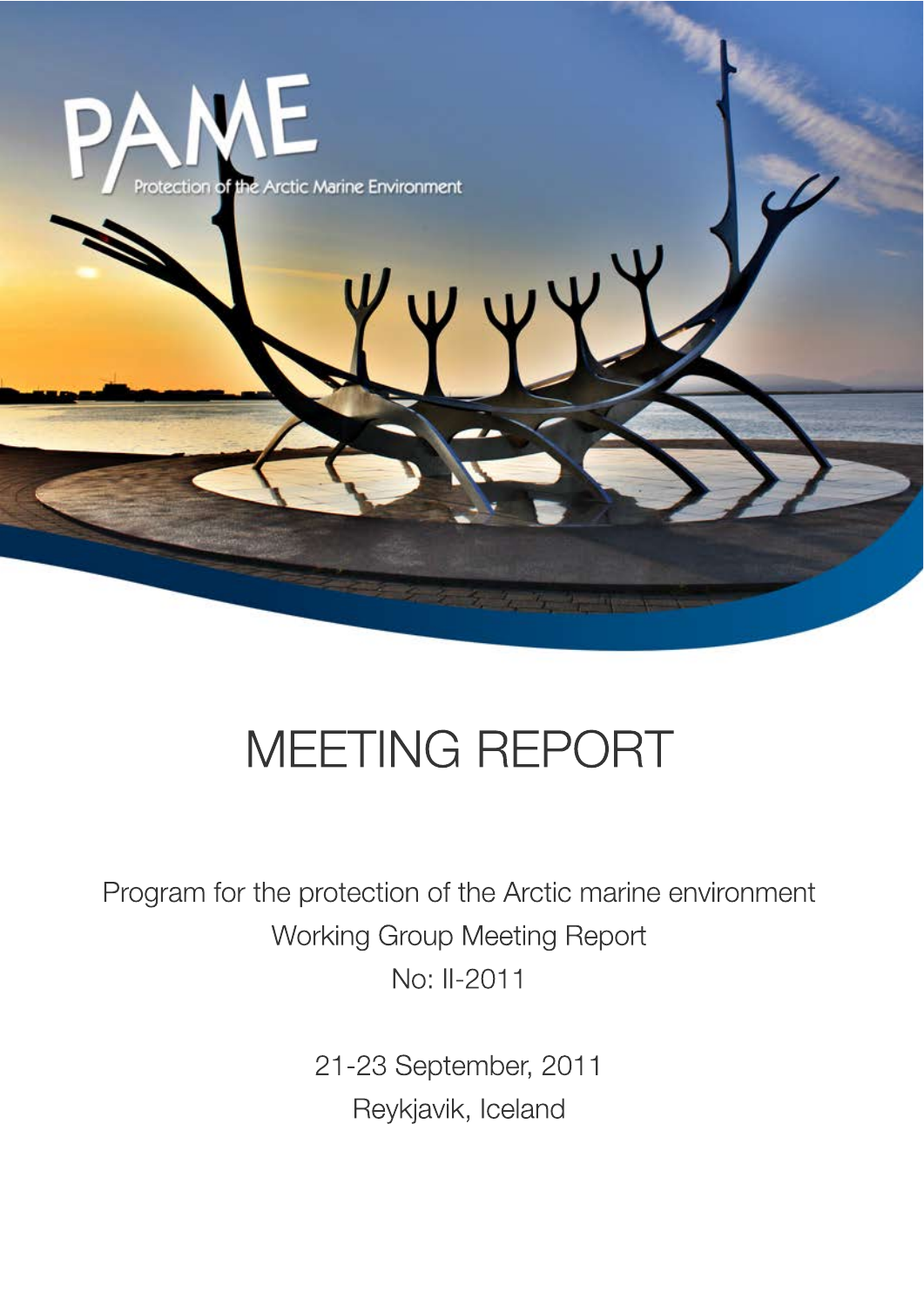# **TABLE OF CONTENT**

| <b>AGENDA ITEM 2: INTRODUCTION AND ADOPTION OF THE AGENDA 1</b>    |  |
|--------------------------------------------------------------------|--|
| <b>AGENDA ITEM 3: INFORMATION FROM THE CHAIR AND SECRETARIAT 1</b> |  |
| <b>AGENDA ITEM 4: ARCTIC MARINE SHIPPING ASSESSMENT FOLLOW-UP</b>  |  |
|                                                                    |  |
| <b>AGENDA ITEM 5: FOLLOW UP ON THE 2009 OFFSHORE OIL AND GAS</b>   |  |
|                                                                    |  |
|                                                                    |  |
|                                                                    |  |
|                                                                    |  |
|                                                                    |  |
| <b>AGENDA ITEM 10: PAME ADMINISTRATION AND NEXT MEETING 4</b>      |  |
|                                                                    |  |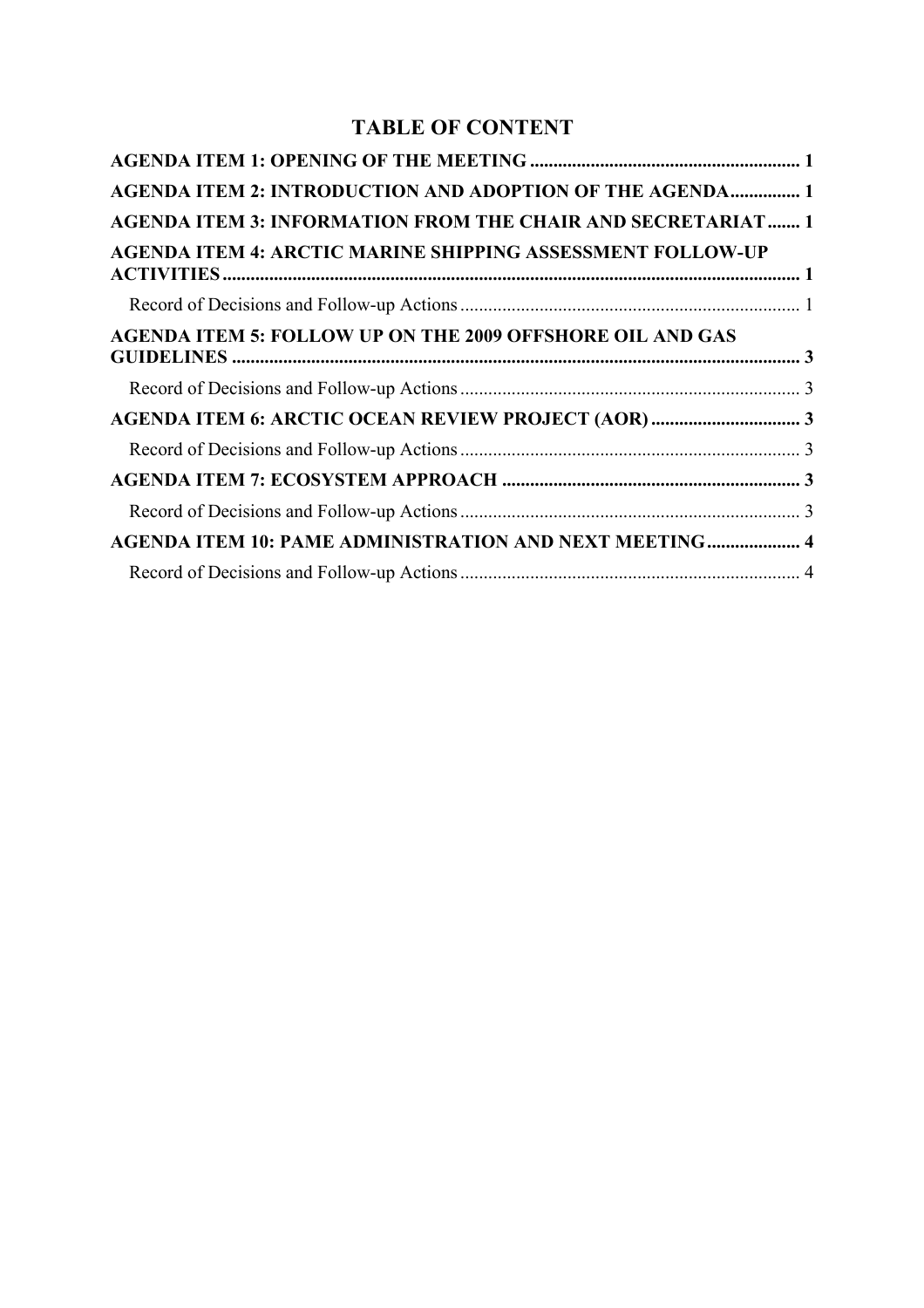# **LIST OF ANNEXES**

## **ANNEX I**

**List of Participants**

# **ANNEX II**

**List of Documents**

# **ANNEX III**

**Agenda**

# **ANNEX IV**

**Revisions to the HFO Phase II Work Plan 2011-2012, AMSA I (B)**

# **ANNEX V**

**Revised Work Plan and draft ToR for AMSA II(D)**

# **ANNEX VI**

**AMSA follow-up on II(A) By AIA and Saami Council**

# **ANNEX VII**

**Revised Timeline for the MRE Project**

# **ANNEX VIII**

**AOR Phase II main activities and key milestones**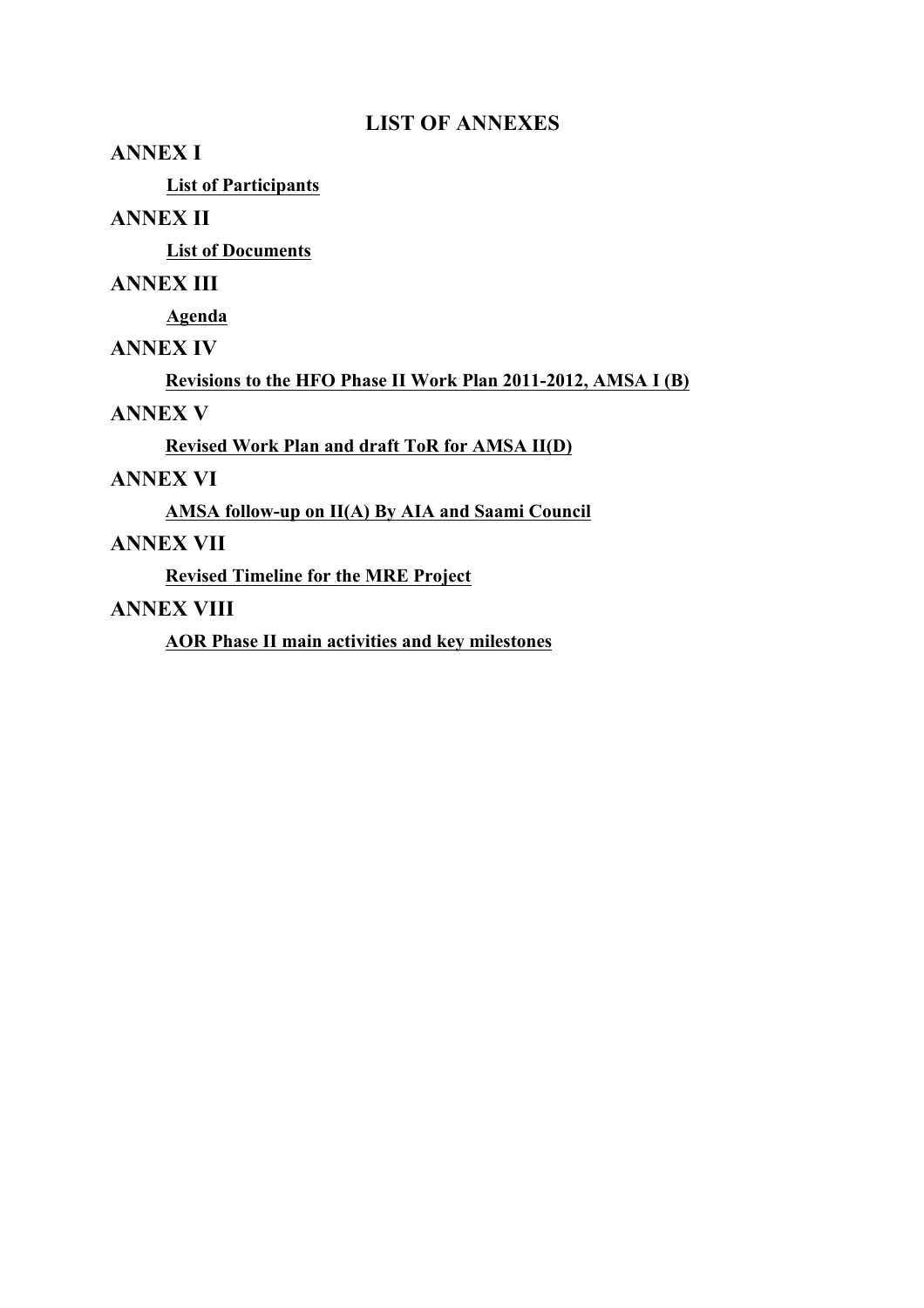## **Agenda Item 1: Opening of the Meeting**

## **Agenda Item 2: Introduction and Adoption of the Agenda**

## **Agenda Item 3: Information from the Chair and Secretariat**

#### **Agenda Item 4: Arctic Marine Shipping Assessment follow-up activities**

#### **Record of Decisions and Follow-up Actions**

The Meeting agreed to the following:

- ! Instruct the PAME Secretariat to prepare a press release summarizing developments at PAME II-2011 regarding shipping issues, in particular those regarding cruise ship operations in the Arctic.
- $\triangleright$  Welcome the follow-up activities on AMSA Recommendations:
	- AMSA I(B) Polar Code
		- " *PAME continues to strongly support work at the IMO on the Polar Code and urges governments to work as expeditiously as possible to complete that work. In the interim, PAME reminds the shipping industry of existing IMO guidance applicable to Arctic ship operations. Such guidance includes:*
			- *-- A.1024(26), Guidelines for Ships Operating in Polar Waters;*
			- *-- A.999(25), Guidelines on Voyage Planning for Passenger Ships Operating in Remote Areas; and*

*-- MSC.1/Circ.1184, Enhanced contingency planning guidance for passenger ships operating in areas remote from SAR facilities.*

- $\checkmark$  PAME recommends that its member governments explore preparation and joint submission of a paper to the IMO that emphasizes the importance of the completion of the Polar Code to the Arctic Council Member States.
- AMSA I(D) Passenger Ship Safety
	- $\checkmark$  Strongly encourage the cruise ship industry to to augment existing and/or develop new best practices for operations in the Arctic to enhance safety and environmental protection.
	- $\checkmark$  Instruct PAME Secretariat to liase with the EPPR regarding Automated Mutual Assistance Vessel Rescue System (Amvers) and its potential use in the Arctic for cruise ships to voluntarily report their locations and use it in voyage planning, and to report back to PAME.
	- $\checkmark$  To the extent that pollution prevention and passenger ship safety are linked, invite EPPR to inform PAME I-2012 on how their work could help to support implementation of AMSA Recommendation I(D).
	- $\checkmark$  Direct the PAME Chair/Secretariat to invite a member of the shipping insurance industry to make a presentation at PAME-I 2012 on factors that go into setting insurance premiums for Arctic cruises.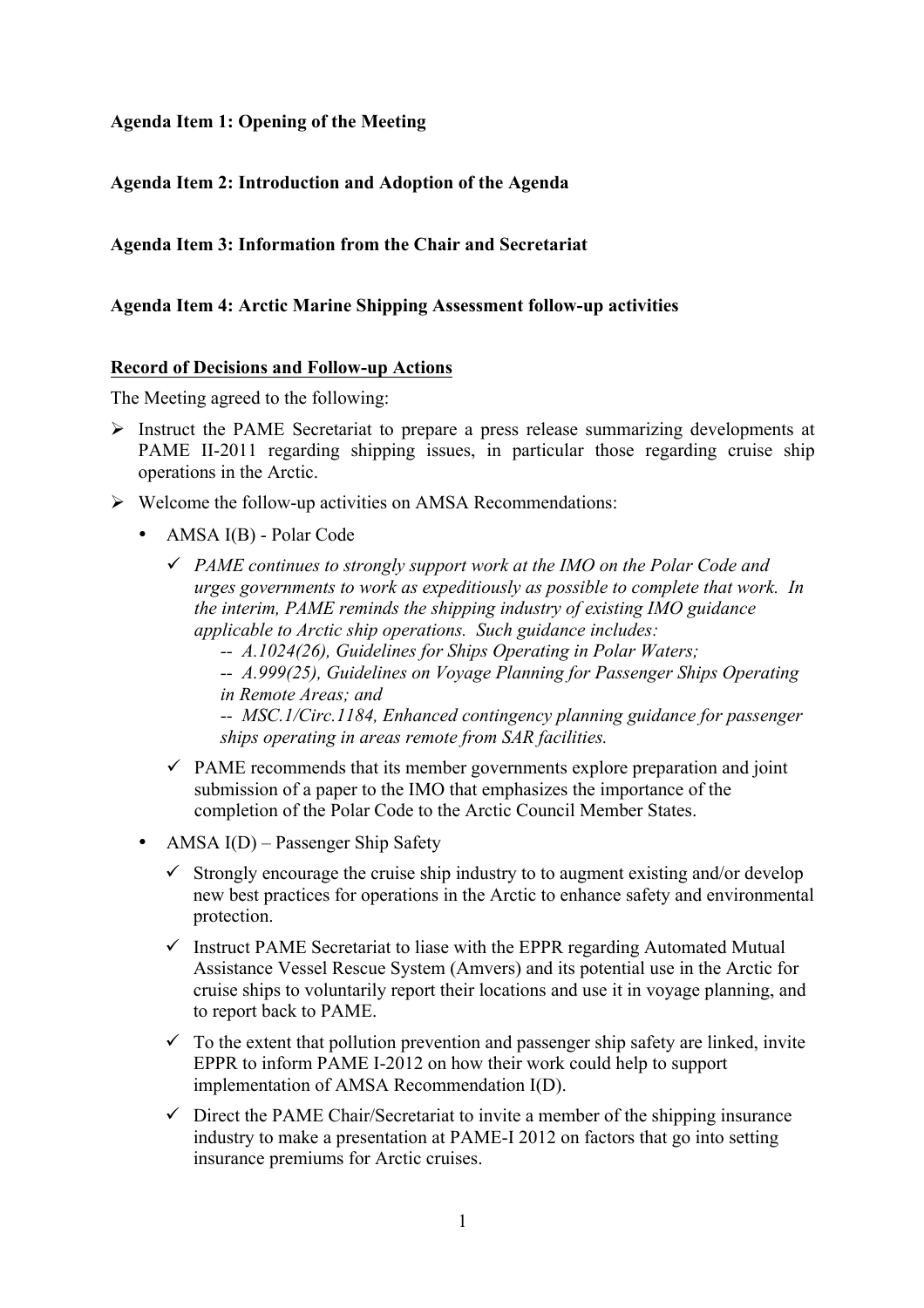- AMSA I(B) The Heavy Fuel Oil (HFO) in the Arctic Project Phase II
	- $\checkmark$  PAME agrees to proposed revisions to the HFO Phase II Work Plan 2011-2012 (refer to Annex I)
	- $\checkmark$  PAME agrees that the co-leads are given the task of managing the selected consultant, with input from the contact group, and that Norway, as the contract manager, serve as the coordinator and the main point of contact for this project. The project description and Terms of Reference are to be developed with input from the contact group.
	- $\checkmark$  PAME member governments are requested to inform Norway of any changes in their HFO contact group representative by September 30, 2011.
	- $\checkmark$  AMSA I(B) co-leads explore opportunities to use the information collected within the HFO study to be accessible in the www.arcticdata.is database.
- AMSA II(C) Areas of Heightened Ecological and Cultural Significance
	- $\checkmark$  Note the status report on the progress of follow-up of AMSA II(C) by AMAP/CAFF/SDWG and look forward to the final draft report by end of year 2011 which will provide the necessary information to start AMSA II(D).
	- $\checkmark$  Request that the PAME Chair/Secretariat to communicate with SDWG regarding the inclusion of "cultural significance" information to help ensure the successful completion of the II(C) process.
	- $\checkmark$  PAME agreed that areas of cultural significance being identified under II(C) could include underwater cultural heritage such as shipwreck information.
- AMSA II(D) Specially Designated Arctic Marine Areas

*PAME supports the revised work plan and the draft Terms of Reference (Annex II) which will be further developed intersessionally by the AMSA II(D) contact group, for submission to the PAME I-2012 for possible modification and endorsement.*

- AMSA III(B) Arctic Marine Traffic Systems
	- $\checkmark$  Direct the PAME Secretariat to invite an appropriate expert in vessel traffic monitoring and information systems (e.g., from the European Maritime Safety Agency - EMSA) to make a presentation on Automated Identification System (AIS), Long Range Identification and Tracking of ships (LRIT), and/or similar ship monitoring/tracking systems that are or may be deployed by Arctic countries to support implementation of III(B).
	- $\checkmark$  PAME Chair to invite member governments to submit to PAME I-2012 meeting information on existing national vessel traffic monitoring and tracking systems.
- $\triangleright$  Welcome the information from EPPR on their follow-up activities on AMSA Recommendations II(F) and III(C), and invite EPPR to inform on progress to PAME I-2012.
- $\triangleright$  Welcome the information from the Russian Federation on established Marine Rescue Coordination Subcenter (MRCC) in Tiksi which operates during the summer navigation period, as well as the oil spill combating exercise "Arctic 2011" which was held in the water area of the port of Tiksi in August 2011.
- $\triangleright$  The Meeting noted the update on the scoping paper from AIA and Saami Council as it relates to AMSA II(A) on possible activities to advance a survey of Arctic Indigenous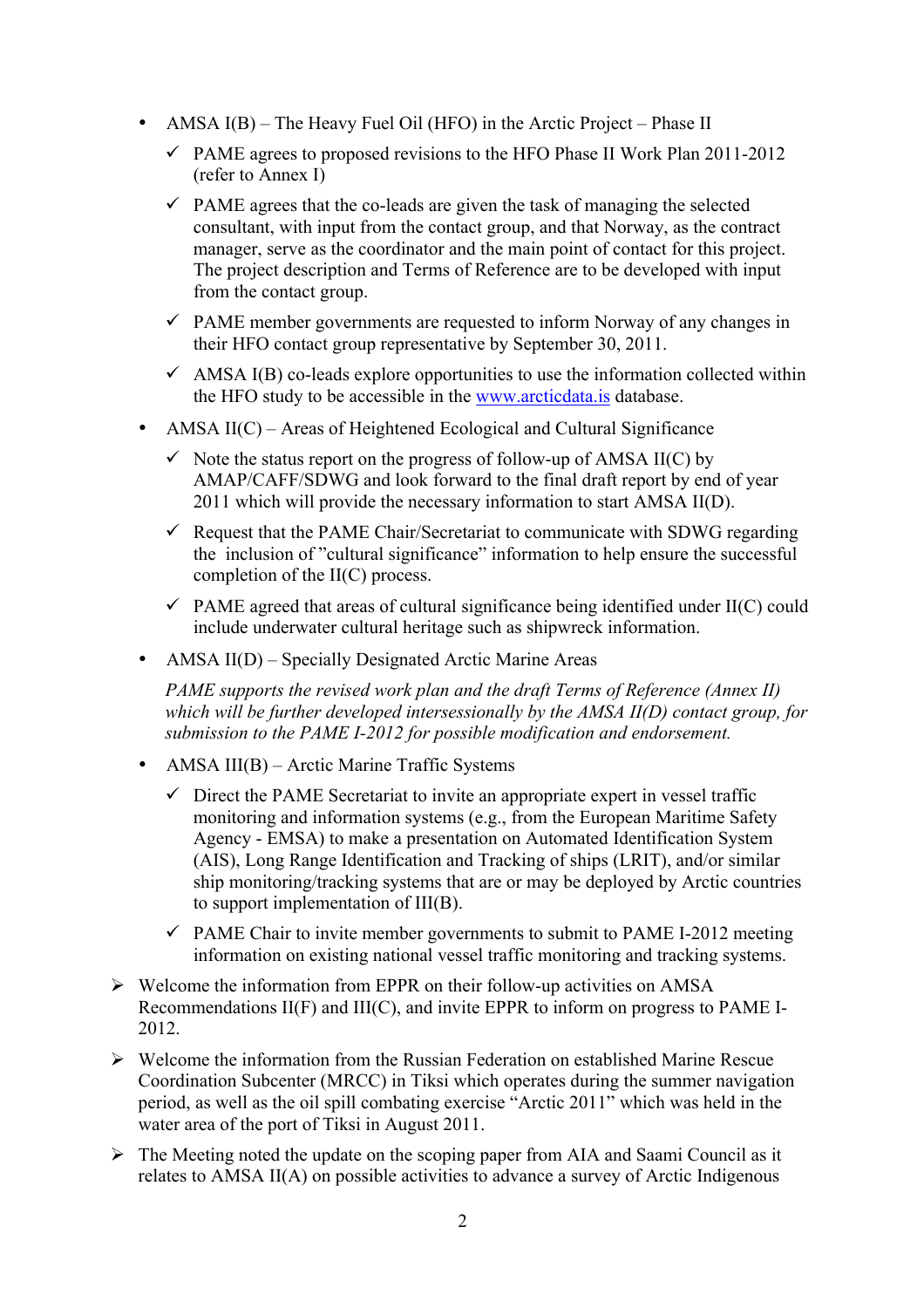Marine Use and recommend development of project proposals identified in the paper. Further information on next steps is available in Annex III.

## **Agenda Item 5: Follow up on the 2009 Offshore Oil and Gas Guidelines**

## **Record of Decisions and Follow-up Actions**

- $\triangleright$  The Meeting noted the status report on the Health, Safety and Environmental (HSE) Management Systems and the Use of Best Operating Practices for Offshore Arctic Oil and Gas Drilling Activities—A Report and Possible Guidelines and look forward to further details on the proposed workshop in 2012.
- $\triangleright$  The Meeting agreed to the revised timeline for the Arctic Oil and Gas Management, Regulation and Enforcement (MRE) a Legal Regime Web-Based Information Resource project (Annex IV)
- $\triangleright$  PAME members are requested to update their representative to the oil and gas contact group, if needed, by 15 October and submit information for the website to the PAME Secretariat by 15 November.
- $\triangleright$  The oil and gas contact group will further develop the website format and content, and supply information to be included for the MRE project in accordance with the revised timeline.
- ! The oil and gas contact group to explore PAME contributions (The 2009 Offshore Oil and Gas Guidelines and the HSE project) to the SAO task force as it relates to development of recommendations and/or best practices in the prevention of marine oil pollution.

## **Agenda Item 6: Arctic Ocean Review Project (AOR)**

# **Record of Decisions and Follow-up Actions**

- $\triangleright$  The Meeting welcomed the summary of outcomes from the AOR Phase II Workshop (20-21 September 2011). The AOR co-lead countries will provide a final summary report of the workshop by mid-November 2011 to PAME. This report will be posted on the PAME homepage.
- ! PAME members to update their representative in the AOR Project Expert Group (PEG) if needed and send such an update to the PAME Secretariat by end of October 2011.
- $\triangleright$  The Meeting was reminded of the AOR Phase II Work Plan and took note of its main activities and key milestones (refer to Annex V) :

# **Agenda Item 7: Ecosystem Approach**

## **Record of Decisions and Follow-up Actions**

The Meeting agreed to the following:

- ! PAME Chair to send a letter inviting Arctic Council working groups working on marinerelated issues (AMAP, CAFF and SDWG) to participate in the PAME-led Ecosystem Approach (EA) Expert Group on the ecosystem approach to management.
- ! Co-leads to update the Terms of Reference and the work plan of the EA Expert Group to reflect its expansion and 2011-2013 work plan items, taking into account the Arctic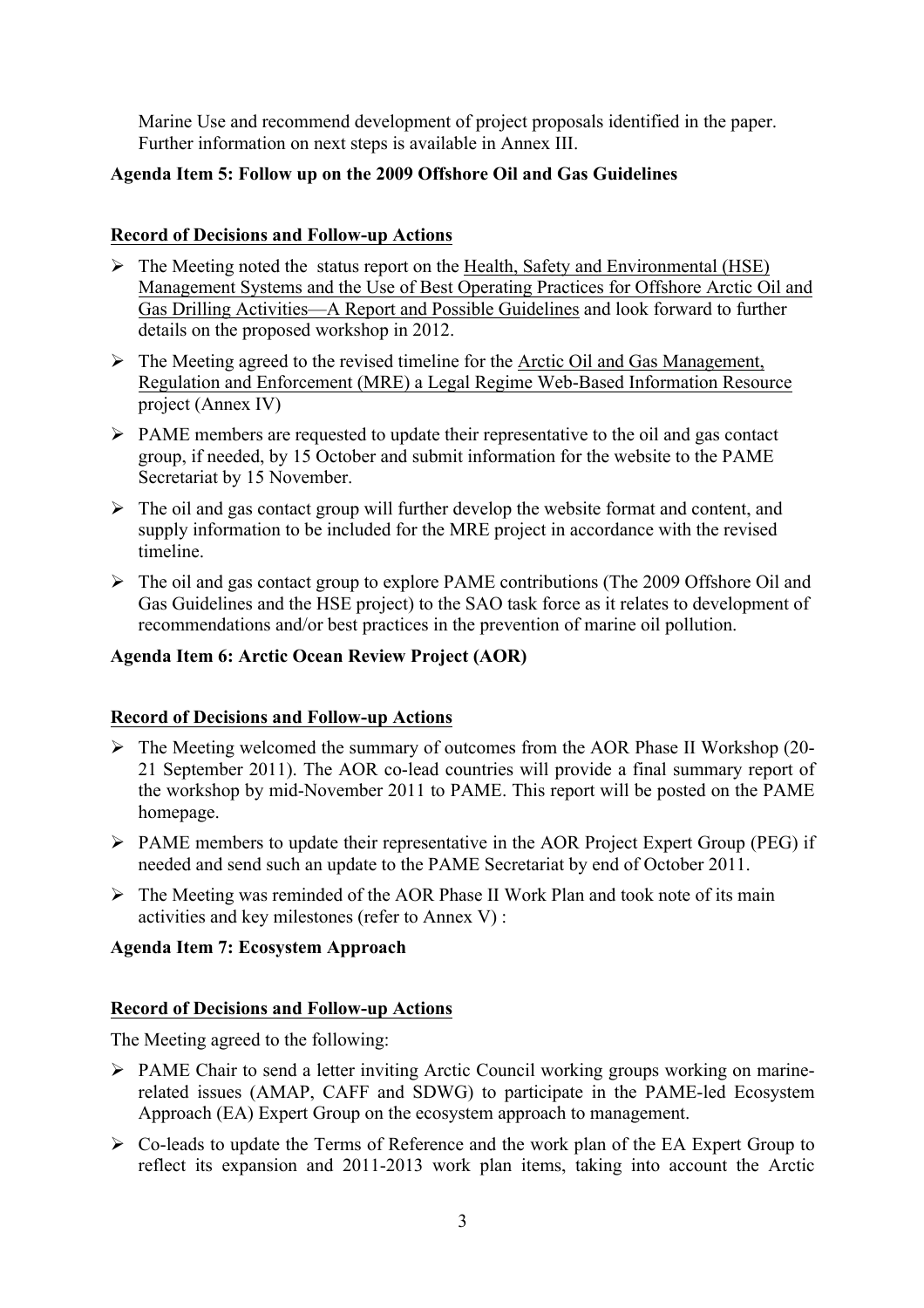Council Ecosystem Expert group activities. This update to be sent to the new PAME-led EA Expert Group for review and comments.

- $\triangleright$  Norway as one of the EA co-leads (Norway and USA) to prepare a concept paper that summarizes previous discussions and agreements on concepts and terminology related to ecosystem approach to management for discussion within the Ecosystem Approach Expert Group for submission to the PAME I-2012 meeting.
- $\triangleright$  The concept paper will be used to prepare a short brochure on the EA. Draft will be submitted for consideration and agreement at the PAME I-2012 meeting.
- $\triangleright$  Co-leads to submit the revised LME map to the PAME I-2012 meeting.
- $\triangleright$  The co-leads, in cooperation with the PAME-led EA Expert Group, to convene a workshop back-to-back with the next PAME meeting to include the following main agenda items:
	- Facilitate exchange of information on the development of ecosystem status reports.
	- Identify possible arrangements and integration of monitoring and assessment.
	- Identify possible elements to the development of the AMSP Phase I 2011-2013 scoping process.
- $\triangleright$  Await further information on the operational aspect of the new expert group on Arctic ecosystem-based approach to management as per the 2011 Nuuk Declaration in an effort to clarify possible linkages and cooperation with the PAME-led EA expert group

## **Agenda Item 10: PAME Administration and Next Meeting**

#### **Record of Decisions and Follow-up Actions**

The Meeting agreed to the following:

- ! Invite PAME delegations to include IMO experts in their delegations to the PAME I-2012 meeting.
- ! Request the PAME Secretariat to submit the 2009 version of the Regional Programme of Action (Arctic-RPA), together with a cover letter briefly describing the revised RPA, to the UNEP Global Programme of Action  $3<sup>rd</sup>$  Intergovernmental Review meeting to be convened 23-27 January 2012 in Manilla.
- ! PAME Chair to present status and progress on the AOR Project and other projects as relevant to the upcoming SAO meeting 8-9 November 2011.
- $\triangleright$  The timing and location of the next PAME Meeting Feb/Mar 2012 (location and dates TBD).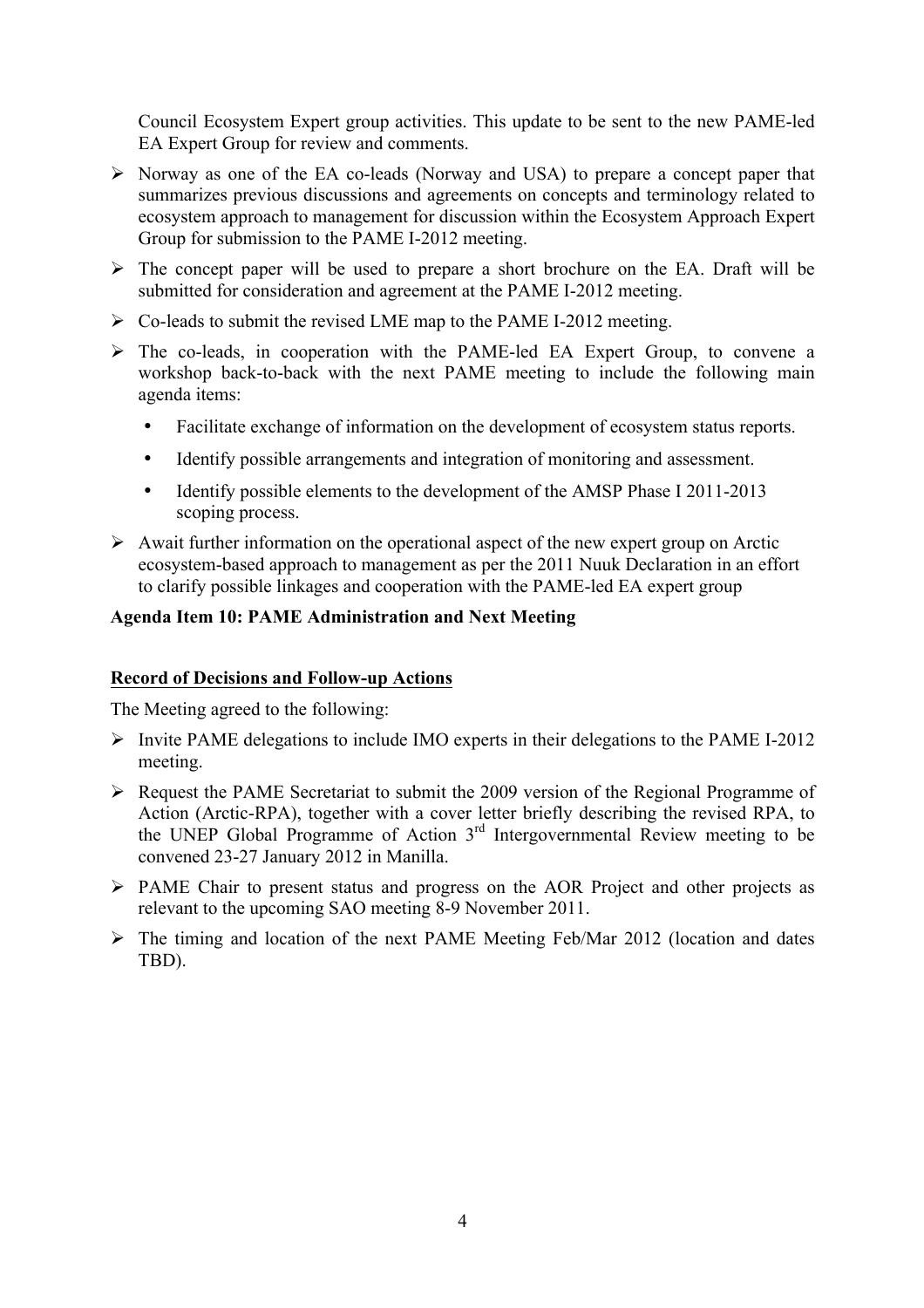# **ANNEX I – LIST OF PARTICIPANTS**

| <b>PAME Secretariat</b>                         |                                                   |  |
|-------------------------------------------------|---------------------------------------------------|--|
| Magnús Jóhannesson - PAME Chair (2011-          | Atle Fretheim - PAME Chair (2009-2011)            |  |
| 2013)                                           | <b>Assistant Director General</b>                 |  |
| Secretary General                               | Ministry of the Environment                       |  |
| Ministry for the Environment                    | Oslo, Norway                                      |  |
| Reykjavik, Iceland                              |                                                   |  |
|                                                 | Tel: +47 22 24 53 10                              |  |
| Tel: $+345$ 545 8600                            | Fax: +47 22 24 95 63                              |  |
| Fax: +354 562 4566                              |                                                   |  |
|                                                 | Email: atle.fretheim@md.dep.no                    |  |
| Email: magnus.johannesson@umh.stjr.is           |                                                   |  |
| Soffia Gudmundsdottir                           | <b>Olga Pálsdóttir</b>                            |  |
| <b>Executive Secretary</b>                      | Administration                                    |  |
| <b>PAME</b> International Secretariat           | <b>PAME</b> International Secretariat             |  |
| Borgir                                          | Borgir                                            |  |
| Nordurslod                                      | Nordurslod                                        |  |
| 600 Akureyri                                    | 600 Akureyri                                      |  |
| Iceland                                         | Iceland                                           |  |
|                                                 |                                                   |  |
| Tel: $+3544611355$                              | Tel: $+3544623350$                                |  |
| Fax: +354 462 3390                              | Fax: $+3544623390$                                |  |
| Email: $pame@pame.is$                           | Email: $olga@caff.is$                             |  |
|                                                 | <b>CANADA</b>                                     |  |
| <b>Renee Sauve (HoD)</b>                        | <b>Robin Kipping</b>                              |  |
| Director                                        | Policy Analyst                                    |  |
| Global Fisheries and Marine Governance Bureau   | <b>International Affairs Directorate</b>          |  |
| <b>International Affairs Directorate</b>        | Fisheries and Oceans Canada                       |  |
| Fisheries and Oceans Canada                     |                                                   |  |
|                                                 |                                                   |  |
|                                                 | Email: robin.kipping@dfo-mpo.gc.ca                |  |
| Email: Renee.Sauve@dfo-mpo.gc.ca                |                                                   |  |
| <b>Ross MacDonald</b>                           | <b>Maureen Copley</b>                             |  |
| Manager                                         | Senior Advisor, Offshore Waters                   |  |
| Special Projects and Arctic Shipping            | Land and Water Management Directorate             |  |
| Design, Equipment and Boating Safety            | Northern Affairs Organization                     |  |
| Transport Canada                                | Indian and Northern Affairs Canada                |  |
|                                                 |                                                   |  |
| Email: ross.macdonald@tc.gc.ca                  | Email: Copleym@ainc-inac.gc.ca                    |  |
| <b>Jenny Trapnell (Yukon Territory)</b>         |                                                   |  |
| <b>TBC</b>                                      |                                                   |  |
|                                                 |                                                   |  |
|                                                 | DENMARK/GREENLAND/FAROE ISLANDS                   |  |
| Ditte Mandøe Andreasen (HoD Denmark)            | <b>Jette Vester (HoD Greenland)</b>               |  |
| Ministry of Environment                         | Department of Environment                         |  |
| Nature Agency                                   | Ministry of Domestic<br>Affairs,<br>Nature<br>and |  |
| Water Resources Planning and Marine Environment | Environment                                       |  |
| Tel: $+(+45)$ 72 54 48 97                       |                                                   |  |
|                                                 |                                                   |  |
| Email: diman@nst.dk                             | Tel: $+299\,346706$                               |  |
|                                                 | Email: jeve@nanoq.gl                              |  |
| Maja Sofie Burgaard (Oil and Gas Expert)        |                                                   |  |
| Bureau of Minerals and Petroleum                |                                                   |  |
|                                                 |                                                   |  |
| Tel: +299 346835                                |                                                   |  |
| Email: $msbu(@gh.gl)$                           |                                                   |  |
|                                                 | <b>FINLAND</b>                                    |  |
| <b>Kristiina Isokallio (HoD)</b>                | Ms Anita Mäkinen                                  |  |
| Counsellor                                      | Head of Unit for Marine Environment Protection    |  |
| Ministry of the Environment                     | (and an IMO expert)                               |  |
| P.O. Box 33                                     | Finnish Transport Safety Agency                   |  |
| Kasarmikatu 25                                  |                                                   |  |
| FIN-00023, Helsinki                             | Email: Anita.Makinen@trafi.fi                     |  |
| Email kristiina.isokallio@ymparisto.fi          |                                                   |  |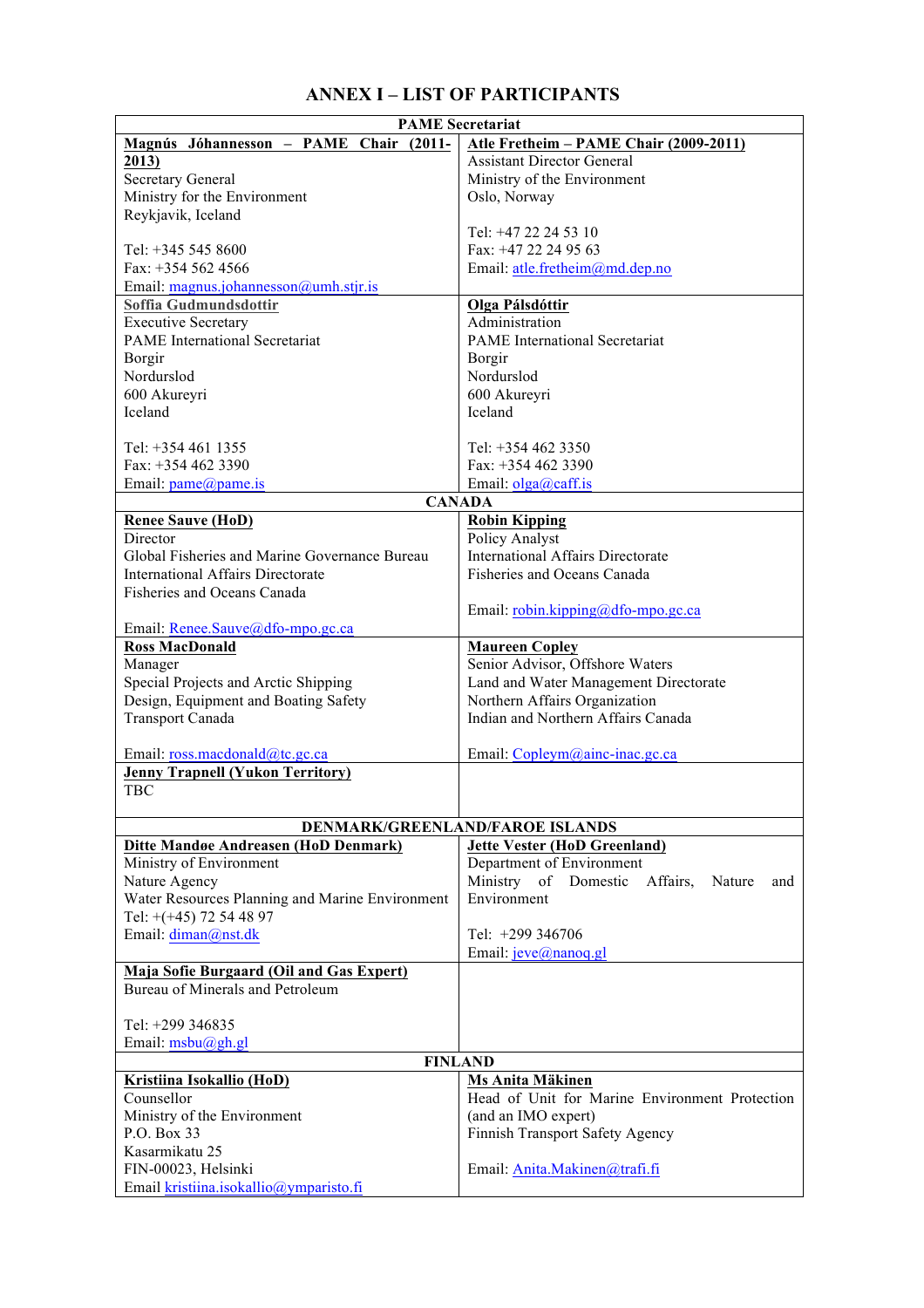| <b>ICELAND</b>                                           |                                                  |  |  |
|----------------------------------------------------------|--------------------------------------------------|--|--|
| Hugi Ólafsson (HoD)                                      | <b>Helgi Jensson</b>                             |  |  |
| Director                                                 | Senior consultant                                |  |  |
| Office of Policy and International Affairs               | Human resources secretariat                      |  |  |
| Ministry for the Environment                             | Environment Agency of Iceland                    |  |  |
| Iceland                                                  |                                                  |  |  |
|                                                          | Tel: +354 591 2000                               |  |  |
| Email: hugi.olafsson@umh.stjr.is                         | Fax: +354 591 2010                               |  |  |
|                                                          | Email: helgij@Umhverfisstofnun.is                |  |  |
| Eiríkur Stephensen, Ph.D.                                | Embla Eir Oddsdóttir                             |  |  |
| Senior Adviser                                           | Project Manager                                  |  |  |
| Division for Research and Science                        | Stefansson Arctic Institute                      |  |  |
| The Icelandic Centre for Research, RANNIS                | Tel: $+3544608985$                               |  |  |
|                                                          | Fax: +354 460 8989                               |  |  |
| Tel: +354 5155800                                        | Mob: +354 864 5979                               |  |  |
| Email: <i>eirikur.st@rannis.is</i>                       | Email: embla@svs.is                              |  |  |
| <b>Thorsteinn Gunnarsson</b>                             | <b>Gísli Viggósson</b>                           |  |  |
| Senior Adviser                                           | <b>Icelandic Maritime Adminstration</b>          |  |  |
| Icelandic Center for Research                            | Email: gisli@sigling.is                          |  |  |
| Email: thorsteinng@rannis.is                             |                                                  |  |  |
| Sigurrós Friðriksdóttir                                  |                                                  |  |  |
| Environment Agency of Iceland                            |                                                  |  |  |
|                                                          |                                                  |  |  |
| Tel: +354 591 2000                                       |                                                  |  |  |
| Fax: +354 591 2010                                       |                                                  |  |  |
| Email: $sigurros@umbverfisstofnun.is$                    |                                                  |  |  |
|                                                          | <b>NORWAY</b>                                    |  |  |
| <b>Anja Elisenberg (HoD)</b>                             | <b>Barbro Thomsen</b>                            |  |  |
| Advisor                                                  | Senior Advisor                                   |  |  |
| Ministry of Environment                                  | Climate and Pollution Agency (Klif)              |  |  |
|                                                          |                                                  |  |  |
| Email: anja.elisenberg@md.dep.no                         | E-mail: Barbro.thomsen@klif.no                   |  |  |
| <b>Jens Koefoed</b>                                      | Dr. Hein-Rune Skjoldal                           |  |  |
| Norwegian Maritime Directorate                           | Norwegian Maritime Institute                     |  |  |
|                                                          |                                                  |  |  |
| Tel: $+47$ 52 74 51 80                                   | Tel: $+47-55-23-8500$                            |  |  |
| Email: jens.koefoed@sjofartsdir.no                       | Email: hein.rune.skjoldal@imr.no                 |  |  |
| Alf Håkon Hoel                                           | <b>Cecilie von Quillfeldt</b><br>Senior Advisor  |  |  |
| <b>Regional Director</b><br>Institute of Marine Research |                                                  |  |  |
|                                                          | Norwegian Polar Institute                        |  |  |
| Tel: +47 77 64 55 42                                     | Email: quillfeldt@npolar.no                      |  |  |
| Email:                                                   |                                                  |  |  |
| ahhoel@gmail.com/Alf.Haakon.Hoel@imr.no                  |                                                  |  |  |
| Mr. Geir Høvik Hansen                                    | <b>Kristoffer Bjørklund</b>                      |  |  |
| Norwegian Maritime Directorate                           | Adviser                                          |  |  |
|                                                          | Department of Research and Innovation            |  |  |
| Email geir.hovikhansen@sjofartsdir.no                    | Norwegian Ministry of Fisheries and Coastal      |  |  |
|                                                          | Affairs                                          |  |  |
|                                                          | Email: kkb@fkd.ep.no                             |  |  |
| <b>Aase Refsnes</b>                                      | <b>Inger Holten</b>                              |  |  |
| Advisor                                                  | senior adviser                                   |  |  |
| Friend of the Earth Norway                               | Norwegian Ministry of foreign affairs            |  |  |
| Email: aar@naturvernforbundet.no                         | Email: inger.holten@mfa.no.                      |  |  |
| <b>RUSSIA</b>                                            |                                                  |  |  |
| Tretiakova Natalia (HoD)                                 | Dr. Natalia Kutaeva                              |  |  |
| Head of Division of the Department of International      | Head of Maritime Environment Protection Division |  |  |
| Cooperation                                              | State Marine Pollution Control, Salvage & Rescue |  |  |
| Ministry of Natural Resources and the Environment        | Administration of the Russian Federation         |  |  |
| of the Russian Federation                                | 3/6, Ul.Petrovka, Moscow, 125993                 |  |  |
|                                                          | <b>Russian Federation</b>                        |  |  |
| Email: nataliat@mnr.gov.ru                               | Tel: +7 495 626 18 08                            |  |  |
|                                                          | Fax: +7 495 626 18 09                            |  |  |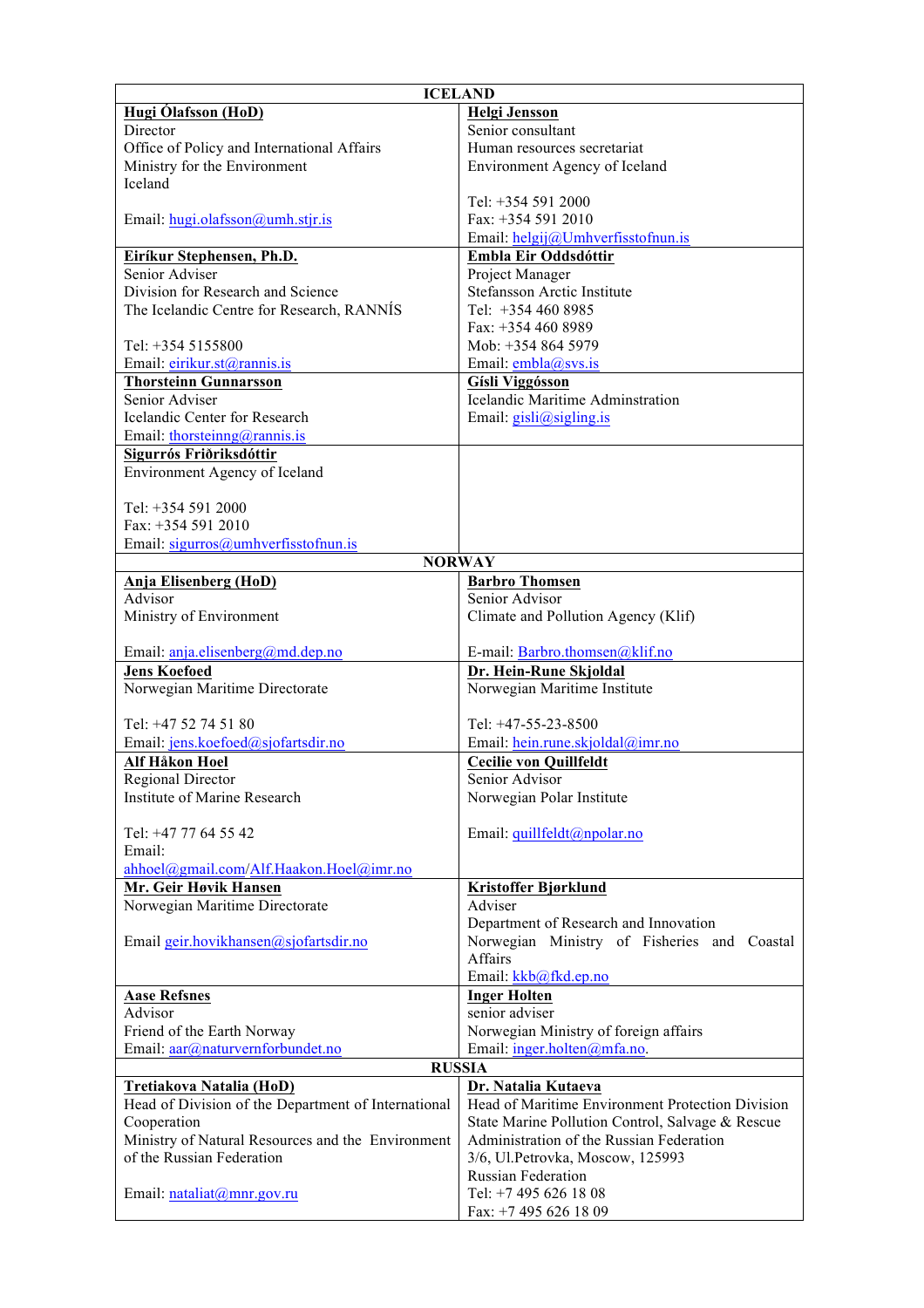| <b>Prof. Oleg Korneev</b><br>Deputy Director for Geoecology State Company<br>"Sevmorgeo" (Rosnedra)<br>Head of the Offshore Environment Monitoring<br>Center for Baltic and Arctic Seas<br>Email: korneev@sevmorgeo.com<br><b>SWEDEN</b><br><b>Jeanette Krantz</b><br>Bertil Håkansson (HoD)<br>Head of Section<br>Head of unit, Marine management<br>Agency<br>for<br>Marine<br><b>Climate Division</b><br>Swedish<br>Water<br>and<br>Ministry of the Environment<br>Management<br>Gothenburg<br>Government Offices of Sweden<br>Email: bertil.hakansson@havochvatten.se<br>Email: jeanette.krantz@environment.ministry.se<br><b>UNITED STATES</b><br>Elizabeth S. McLanahan (HoD)<br>Peter H. Oppenheimer<br>Senior Counselor for International Law<br>Deputy Director<br><b>NOAA Office of International Affairs</b><br>Office of General Counsel<br>Herbert C. Hoover Building, Room 6224, MS 5230<br>National Oceanic and Atmospheric Administration<br>14th and Constitution Avenue, NW<br>U.S. Department of Commerce<br>Washington, DC 20230<br>1401 Constitution Ave., NW - HCHB 7837<br>Washington, D.C. 20230<br>Tel: +1 202 482 5140<br>Fax: $+1$ 202 482 4307<br>Tel: $+1$ (202) 482-0032<br>Fax: $+1$ (202) 371-0926<br>Email: Elizabeth.McLanahan@noaa.gov<br>Email: Peter.Oppenheimer@noaa.gov<br><b>Kenneth Sherman</b><br><b>Dennis Thurston</b><br>Bureau of Ocean Energy Management, Regulation<br>Director<br>and Enforcement<br><b>USDOC/NOAA/NMFS</b><br>U.S. Department of the Interior<br>Narragansett Laboratory<br>28 Tarzwell Drive<br>3801 Centerpoint Drive<br>Suite 500<br>Narragansett, RI 02882<br><b>United States</b><br>Anchorage, Alaska 99503<br>Tel (907) 903-1511<br>Tel: $+1$ 401 782 3211<br>Email: Dennis.Thurston@boemre.gov<br>Email: ksherman@mola.na.nmfs.gov<br><b>LCDR Bryson T. Spangler</b><br>Marine Safety Engineer<br>United States Coast Guard Headquarters<br>Office of Design and Engineering Standards Human<br>Element and Ship Design Division (CG-5211)<br>2100 2nd Street Washington, D.C. 20593<br>(202) 372-1357 Office<br>(202) 372-1925 Fax<br>Bryson.t.spangler@uscg.mil<br><b>Aleut International Association (AIA)</b><br><b>ICC Alaska</b><br>Victoria Gofman<br><b>James Stotts</b><br><b>Executive Director</b><br>429 L. Street<br>Email: victoriag@alaska.net<br>Anchorage, Alaska 99501<br>Tel: $+1$ (907) 344-6286<br>Email: jimmy@iccalaska.org<br>Saami Council<br><b>ICC Canada</b> |                          | Email: Kutaevang@mintrans.ru |  |
|--------------------------------------------------------------------------------------------------------------------------------------------------------------------------------------------------------------------------------------------------------------------------------------------------------------------------------------------------------------------------------------------------------------------------------------------------------------------------------------------------------------------------------------------------------------------------------------------------------------------------------------------------------------------------------------------------------------------------------------------------------------------------------------------------------------------------------------------------------------------------------------------------------------------------------------------------------------------------------------------------------------------------------------------------------------------------------------------------------------------------------------------------------------------------------------------------------------------------------------------------------------------------------------------------------------------------------------------------------------------------------------------------------------------------------------------------------------------------------------------------------------------------------------------------------------------------------------------------------------------------------------------------------------------------------------------------------------------------------------------------------------------------------------------------------------------------------------------------------------------------------------------------------------------------------------------------------------------------------------------------------------------------------------------------------------------------------------------------------------------------------------------------------------------------------------------------------------------------------------------------------------------------------------------------------------------------------------------------------------------------------------------------------------------------------------------------------------------|--------------------------|------------------------------|--|
|                                                                                                                                                                                                                                                                                                                                                                                                                                                                                                                                                                                                                                                                                                                                                                                                                                                                                                                                                                                                                                                                                                                                                                                                                                                                                                                                                                                                                                                                                                                                                                                                                                                                                                                                                                                                                                                                                                                                                                                                                                                                                                                                                                                                                                                                                                                                                                                                                                                                    |                          |                              |  |
|                                                                                                                                                                                                                                                                                                                                                                                                                                                                                                                                                                                                                                                                                                                                                                                                                                                                                                                                                                                                                                                                                                                                                                                                                                                                                                                                                                                                                                                                                                                                                                                                                                                                                                                                                                                                                                                                                                                                                                                                                                                                                                                                                                                                                                                                                                                                                                                                                                                                    |                          |                              |  |
|                                                                                                                                                                                                                                                                                                                                                                                                                                                                                                                                                                                                                                                                                                                                                                                                                                                                                                                                                                                                                                                                                                                                                                                                                                                                                                                                                                                                                                                                                                                                                                                                                                                                                                                                                                                                                                                                                                                                                                                                                                                                                                                                                                                                                                                                                                                                                                                                                                                                    |                          |                              |  |
|                                                                                                                                                                                                                                                                                                                                                                                                                                                                                                                                                                                                                                                                                                                                                                                                                                                                                                                                                                                                                                                                                                                                                                                                                                                                                                                                                                                                                                                                                                                                                                                                                                                                                                                                                                                                                                                                                                                                                                                                                                                                                                                                                                                                                                                                                                                                                                                                                                                                    |                          |                              |  |
|                                                                                                                                                                                                                                                                                                                                                                                                                                                                                                                                                                                                                                                                                                                                                                                                                                                                                                                                                                                                                                                                                                                                                                                                                                                                                                                                                                                                                                                                                                                                                                                                                                                                                                                                                                                                                                                                                                                                                                                                                                                                                                                                                                                                                                                                                                                                                                                                                                                                    |                          |                              |  |
|                                                                                                                                                                                                                                                                                                                                                                                                                                                                                                                                                                                                                                                                                                                                                                                                                                                                                                                                                                                                                                                                                                                                                                                                                                                                                                                                                                                                                                                                                                                                                                                                                                                                                                                                                                                                                                                                                                                                                                                                                                                                                                                                                                                                                                                                                                                                                                                                                                                                    |                          |                              |  |
|                                                                                                                                                                                                                                                                                                                                                                                                                                                                                                                                                                                                                                                                                                                                                                                                                                                                                                                                                                                                                                                                                                                                                                                                                                                                                                                                                                                                                                                                                                                                                                                                                                                                                                                                                                                                                                                                                                                                                                                                                                                                                                                                                                                                                                                                                                                                                                                                                                                                    |                          |                              |  |
|                                                                                                                                                                                                                                                                                                                                                                                                                                                                                                                                                                                                                                                                                                                                                                                                                                                                                                                                                                                                                                                                                                                                                                                                                                                                                                                                                                                                                                                                                                                                                                                                                                                                                                                                                                                                                                                                                                                                                                                                                                                                                                                                                                                                                                                                                                                                                                                                                                                                    |                          |                              |  |
|                                                                                                                                                                                                                                                                                                                                                                                                                                                                                                                                                                                                                                                                                                                                                                                                                                                                                                                                                                                                                                                                                                                                                                                                                                                                                                                                                                                                                                                                                                                                                                                                                                                                                                                                                                                                                                                                                                                                                                                                                                                                                                                                                                                                                                                                                                                                                                                                                                                                    |                          |                              |  |
|                                                                                                                                                                                                                                                                                                                                                                                                                                                                                                                                                                                                                                                                                                                                                                                                                                                                                                                                                                                                                                                                                                                                                                                                                                                                                                                                                                                                                                                                                                                                                                                                                                                                                                                                                                                                                                                                                                                                                                                                                                                                                                                                                                                                                                                                                                                                                                                                                                                                    |                          |                              |  |
|                                                                                                                                                                                                                                                                                                                                                                                                                                                                                                                                                                                                                                                                                                                                                                                                                                                                                                                                                                                                                                                                                                                                                                                                                                                                                                                                                                                                                                                                                                                                                                                                                                                                                                                                                                                                                                                                                                                                                                                                                                                                                                                                                                                                                                                                                                                                                                                                                                                                    |                          |                              |  |
|                                                                                                                                                                                                                                                                                                                                                                                                                                                                                                                                                                                                                                                                                                                                                                                                                                                                                                                                                                                                                                                                                                                                                                                                                                                                                                                                                                                                                                                                                                                                                                                                                                                                                                                                                                                                                                                                                                                                                                                                                                                                                                                                                                                                                                                                                                                                                                                                                                                                    |                          |                              |  |
|                                                                                                                                                                                                                                                                                                                                                                                                                                                                                                                                                                                                                                                                                                                                                                                                                                                                                                                                                                                                                                                                                                                                                                                                                                                                                                                                                                                                                                                                                                                                                                                                                                                                                                                                                                                                                                                                                                                                                                                                                                                                                                                                                                                                                                                                                                                                                                                                                                                                    |                          |                              |  |
|                                                                                                                                                                                                                                                                                                                                                                                                                                                                                                                                                                                                                                                                                                                                                                                                                                                                                                                                                                                                                                                                                                                                                                                                                                                                                                                                                                                                                                                                                                                                                                                                                                                                                                                                                                                                                                                                                                                                                                                                                                                                                                                                                                                                                                                                                                                                                                                                                                                                    |                          |                              |  |
|                                                                                                                                                                                                                                                                                                                                                                                                                                                                                                                                                                                                                                                                                                                                                                                                                                                                                                                                                                                                                                                                                                                                                                                                                                                                                                                                                                                                                                                                                                                                                                                                                                                                                                                                                                                                                                                                                                                                                                                                                                                                                                                                                                                                                                                                                                                                                                                                                                                                    |                          |                              |  |
|                                                                                                                                                                                                                                                                                                                                                                                                                                                                                                                                                                                                                                                                                                                                                                                                                                                                                                                                                                                                                                                                                                                                                                                                                                                                                                                                                                                                                                                                                                                                                                                                                                                                                                                                                                                                                                                                                                                                                                                                                                                                                                                                                                                                                                                                                                                                                                                                                                                                    |                          |                              |  |
|                                                                                                                                                                                                                                                                                                                                                                                                                                                                                                                                                                                                                                                                                                                                                                                                                                                                                                                                                                                                                                                                                                                                                                                                                                                                                                                                                                                                                                                                                                                                                                                                                                                                                                                                                                                                                                                                                                                                                                                                                                                                                                                                                                                                                                                                                                                                                                                                                                                                    |                          |                              |  |
|                                                                                                                                                                                                                                                                                                                                                                                                                                                                                                                                                                                                                                                                                                                                                                                                                                                                                                                                                                                                                                                                                                                                                                                                                                                                                                                                                                                                                                                                                                                                                                                                                                                                                                                                                                                                                                                                                                                                                                                                                                                                                                                                                                                                                                                                                                                                                                                                                                                                    |                          |                              |  |
|                                                                                                                                                                                                                                                                                                                                                                                                                                                                                                                                                                                                                                                                                                                                                                                                                                                                                                                                                                                                                                                                                                                                                                                                                                                                                                                                                                                                                                                                                                                                                                                                                                                                                                                                                                                                                                                                                                                                                                                                                                                                                                                                                                                                                                                                                                                                                                                                                                                                    |                          |                              |  |
|                                                                                                                                                                                                                                                                                                                                                                                                                                                                                                                                                                                                                                                                                                                                                                                                                                                                                                                                                                                                                                                                                                                                                                                                                                                                                                                                                                                                                                                                                                                                                                                                                                                                                                                                                                                                                                                                                                                                                                                                                                                                                                                                                                                                                                                                                                                                                                                                                                                                    |                          |                              |  |
|                                                                                                                                                                                                                                                                                                                                                                                                                                                                                                                                                                                                                                                                                                                                                                                                                                                                                                                                                                                                                                                                                                                                                                                                                                                                                                                                                                                                                                                                                                                                                                                                                                                                                                                                                                                                                                                                                                                                                                                                                                                                                                                                                                                                                                                                                                                                                                                                                                                                    |                          |                              |  |
|                                                                                                                                                                                                                                                                                                                                                                                                                                                                                                                                                                                                                                                                                                                                                                                                                                                                                                                                                                                                                                                                                                                                                                                                                                                                                                                                                                                                                                                                                                                                                                                                                                                                                                                                                                                                                                                                                                                                                                                                                                                                                                                                                                                                                                                                                                                                                                                                                                                                    |                          |                              |  |
|                                                                                                                                                                                                                                                                                                                                                                                                                                                                                                                                                                                                                                                                                                                                                                                                                                                                                                                                                                                                                                                                                                                                                                                                                                                                                                                                                                                                                                                                                                                                                                                                                                                                                                                                                                                                                                                                                                                                                                                                                                                                                                                                                                                                                                                                                                                                                                                                                                                                    |                          |                              |  |
|                                                                                                                                                                                                                                                                                                                                                                                                                                                                                                                                                                                                                                                                                                                                                                                                                                                                                                                                                                                                                                                                                                                                                                                                                                                                                                                                                                                                                                                                                                                                                                                                                                                                                                                                                                                                                                                                                                                                                                                                                                                                                                                                                                                                                                                                                                                                                                                                                                                                    |                          |                              |  |
|                                                                                                                                                                                                                                                                                                                                                                                                                                                                                                                                                                                                                                                                                                                                                                                                                                                                                                                                                                                                                                                                                                                                                                                                                                                                                                                                                                                                                                                                                                                                                                                                                                                                                                                                                                                                                                                                                                                                                                                                                                                                                                                                                                                                                                                                                                                                                                                                                                                                    |                          |                              |  |
|                                                                                                                                                                                                                                                                                                                                                                                                                                                                                                                                                                                                                                                                                                                                                                                                                                                                                                                                                                                                                                                                                                                                                                                                                                                                                                                                                                                                                                                                                                                                                                                                                                                                                                                                                                                                                                                                                                                                                                                                                                                                                                                                                                                                                                                                                                                                                                                                                                                                    |                          |                              |  |
|                                                                                                                                                                                                                                                                                                                                                                                                                                                                                                                                                                                                                                                                                                                                                                                                                                                                                                                                                                                                                                                                                                                                                                                                                                                                                                                                                                                                                                                                                                                                                                                                                                                                                                                                                                                                                                                                                                                                                                                                                                                                                                                                                                                                                                                                                                                                                                                                                                                                    |                          |                              |  |
|                                                                                                                                                                                                                                                                                                                                                                                                                                                                                                                                                                                                                                                                                                                                                                                                                                                                                                                                                                                                                                                                                                                                                                                                                                                                                                                                                                                                                                                                                                                                                                                                                                                                                                                                                                                                                                                                                                                                                                                                                                                                                                                                                                                                                                                                                                                                                                                                                                                                    |                          |                              |  |
|                                                                                                                                                                                                                                                                                                                                                                                                                                                                                                                                                                                                                                                                                                                                                                                                                                                                                                                                                                                                                                                                                                                                                                                                                                                                                                                                                                                                                                                                                                                                                                                                                                                                                                                                                                                                                                                                                                                                                                                                                                                                                                                                                                                                                                                                                                                                                                                                                                                                    |                          |                              |  |
|                                                                                                                                                                                                                                                                                                                                                                                                                                                                                                                                                                                                                                                                                                                                                                                                                                                                                                                                                                                                                                                                                                                                                                                                                                                                                                                                                                                                                                                                                                                                                                                                                                                                                                                                                                                                                                                                                                                                                                                                                                                                                                                                                                                                                                                                                                                                                                                                                                                                    |                          |                              |  |
|                                                                                                                                                                                                                                                                                                                                                                                                                                                                                                                                                                                                                                                                                                                                                                                                                                                                                                                                                                                                                                                                                                                                                                                                                                                                                                                                                                                                                                                                                                                                                                                                                                                                                                                                                                                                                                                                                                                                                                                                                                                                                                                                                                                                                                                                                                                                                                                                                                                                    |                          |                              |  |
|                                                                                                                                                                                                                                                                                                                                                                                                                                                                                                                                                                                                                                                                                                                                                                                                                                                                                                                                                                                                                                                                                                                                                                                                                                                                                                                                                                                                                                                                                                                                                                                                                                                                                                                                                                                                                                                                                                                                                                                                                                                                                                                                                                                                                                                                                                                                                                                                                                                                    |                          |                              |  |
|                                                                                                                                                                                                                                                                                                                                                                                                                                                                                                                                                                                                                                                                                                                                                                                                                                                                                                                                                                                                                                                                                                                                                                                                                                                                                                                                                                                                                                                                                                                                                                                                                                                                                                                                                                                                                                                                                                                                                                                                                                                                                                                                                                                                                                                                                                                                                                                                                                                                    |                          |                              |  |
|                                                                                                                                                                                                                                                                                                                                                                                                                                                                                                                                                                                                                                                                                                                                                                                                                                                                                                                                                                                                                                                                                                                                                                                                                                                                                                                                                                                                                                                                                                                                                                                                                                                                                                                                                                                                                                                                                                                                                                                                                                                                                                                                                                                                                                                                                                                                                                                                                                                                    |                          |                              |  |
|                                                                                                                                                                                                                                                                                                                                                                                                                                                                                                                                                                                                                                                                                                                                                                                                                                                                                                                                                                                                                                                                                                                                                                                                                                                                                                                                                                                                                                                                                                                                                                                                                                                                                                                                                                                                                                                                                                                                                                                                                                                                                                                                                                                                                                                                                                                                                                                                                                                                    |                          |                              |  |
|                                                                                                                                                                                                                                                                                                                                                                                                                                                                                                                                                                                                                                                                                                                                                                                                                                                                                                                                                                                                                                                                                                                                                                                                                                                                                                                                                                                                                                                                                                                                                                                                                                                                                                                                                                                                                                                                                                                                                                                                                                                                                                                                                                                                                                                                                                                                                                                                                                                                    |                          |                              |  |
|                                                                                                                                                                                                                                                                                                                                                                                                                                                                                                                                                                                                                                                                                                                                                                                                                                                                                                                                                                                                                                                                                                                                                                                                                                                                                                                                                                                                                                                                                                                                                                                                                                                                                                                                                                                                                                                                                                                                                                                                                                                                                                                                                                                                                                                                                                                                                                                                                                                                    |                          |                              |  |
|                                                                                                                                                                                                                                                                                                                                                                                                                                                                                                                                                                                                                                                                                                                                                                                                                                                                                                                                                                                                                                                                                                                                                                                                                                                                                                                                                                                                                                                                                                                                                                                                                                                                                                                                                                                                                                                                                                                                                                                                                                                                                                                                                                                                                                                                                                                                                                                                                                                                    |                          |                              |  |
|                                                                                                                                                                                                                                                                                                                                                                                                                                                                                                                                                                                                                                                                                                                                                                                                                                                                                                                                                                                                                                                                                                                                                                                                                                                                                                                                                                                                                                                                                                                                                                                                                                                                                                                                                                                                                                                                                                                                                                                                                                                                                                                                                                                                                                                                                                                                                                                                                                                                    |                          |                              |  |
|                                                                                                                                                                                                                                                                                                                                                                                                                                                                                                                                                                                                                                                                                                                                                                                                                                                                                                                                                                                                                                                                                                                                                                                                                                                                                                                                                                                                                                                                                                                                                                                                                                                                                                                                                                                                                                                                                                                                                                                                                                                                                                                                                                                                                                                                                                                                                                                                                                                                    |                          |                              |  |
|                                                                                                                                                                                                                                                                                                                                                                                                                                                                                                                                                                                                                                                                                                                                                                                                                                                                                                                                                                                                                                                                                                                                                                                                                                                                                                                                                                                                                                                                                                                                                                                                                                                                                                                                                                                                                                                                                                                                                                                                                                                                                                                                                                                                                                                                                                                                                                                                                                                                    |                          |                              |  |
|                                                                                                                                                                                                                                                                                                                                                                                                                                                                                                                                                                                                                                                                                                                                                                                                                                                                                                                                                                                                                                                                                                                                                                                                                                                                                                                                                                                                                                                                                                                                                                                                                                                                                                                                                                                                                                                                                                                                                                                                                                                                                                                                                                                                                                                                                                                                                                                                                                                                    |                          |                              |  |
|                                                                                                                                                                                                                                                                                                                                                                                                                                                                                                                                                                                                                                                                                                                                                                                                                                                                                                                                                                                                                                                                                                                                                                                                                                                                                                                                                                                                                                                                                                                                                                                                                                                                                                                                                                                                                                                                                                                                                                                                                                                                                                                                                                                                                                                                                                                                                                                                                                                                    |                          |                              |  |
|                                                                                                                                                                                                                                                                                                                                                                                                                                                                                                                                                                                                                                                                                                                                                                                                                                                                                                                                                                                                                                                                                                                                                                                                                                                                                                                                                                                                                                                                                                                                                                                                                                                                                                                                                                                                                                                                                                                                                                                                                                                                                                                                                                                                                                                                                                                                                                                                                                                                    |                          |                              |  |
|                                                                                                                                                                                                                                                                                                                                                                                                                                                                                                                                                                                                                                                                                                                                                                                                                                                                                                                                                                                                                                                                                                                                                                                                                                                                                                                                                                                                                                                                                                                                                                                                                                                                                                                                                                                                                                                                                                                                                                                                                                                                                                                                                                                                                                                                                                                                                                                                                                                                    |                          |                              |  |
|                                                                                                                                                                                                                                                                                                                                                                                                                                                                                                                                                                                                                                                                                                                                                                                                                                                                                                                                                                                                                                                                                                                                                                                                                                                                                                                                                                                                                                                                                                                                                                                                                                                                                                                                                                                                                                                                                                                                                                                                                                                                                                                                                                                                                                                                                                                                                                                                                                                                    |                          |                              |  |
|                                                                                                                                                                                                                                                                                                                                                                                                                                                                                                                                                                                                                                                                                                                                                                                                                                                                                                                                                                                                                                                                                                                                                                                                                                                                                                                                                                                                                                                                                                                                                                                                                                                                                                                                                                                                                                                                                                                                                                                                                                                                                                                                                                                                                                                                                                                                                                                                                                                                    |                          |                              |  |
|                                                                                                                                                                                                                                                                                                                                                                                                                                                                                                                                                                                                                                                                                                                                                                                                                                                                                                                                                                                                                                                                                                                                                                                                                                                                                                                                                                                                                                                                                                                                                                                                                                                                                                                                                                                                                                                                                                                                                                                                                                                                                                                                                                                                                                                                                                                                                                                                                                                                    |                          |                              |  |
|                                                                                                                                                                                                                                                                                                                                                                                                                                                                                                                                                                                                                                                                                                                                                                                                                                                                                                                                                                                                                                                                                                                                                                                                                                                                                                                                                                                                                                                                                                                                                                                                                                                                                                                                                                                                                                                                                                                                                                                                                                                                                                                                                                                                                                                                                                                                                                                                                                                                    |                          |                              |  |
|                                                                                                                                                                                                                                                                                                                                                                                                                                                                                                                                                                                                                                                                                                                                                                                                                                                                                                                                                                                                                                                                                                                                                                                                                                                                                                                                                                                                                                                                                                                                                                                                                                                                                                                                                                                                                                                                                                                                                                                                                                                                                                                                                                                                                                                                                                                                                                                                                                                                    |                          |                              |  |
|                                                                                                                                                                                                                                                                                                                                                                                                                                                                                                                                                                                                                                                                                                                                                                                                                                                                                                                                                                                                                                                                                                                                                                                                                                                                                                                                                                                                                                                                                                                                                                                                                                                                                                                                                                                                                                                                                                                                                                                                                                                                                                                                                                                                                                                                                                                                                                                                                                                                    |                          |                              |  |
|                                                                                                                                                                                                                                                                                                                                                                                                                                                                                                                                                                                                                                                                                                                                                                                                                                                                                                                                                                                                                                                                                                                                                                                                                                                                                                                                                                                                                                                                                                                                                                                                                                                                                                                                                                                                                                                                                                                                                                                                                                                                                                                                                                                                                                                                                                                                                                                                                                                                    | <b>Gunn-Britt Retter</b> | Duane smith                  |  |
| Head of Arctic- and Environmental Unit<br>ICC Canada<br>Saami Council                                                                                                                                                                                                                                                                                                                                                                                                                                                                                                                                                                                                                                                                                                                                                                                                                                                                                                                                                                                                                                                                                                                                                                                                                                                                                                                                                                                                                                                                                                                                                                                                                                                                                                                                                                                                                                                                                                                                                                                                                                                                                                                                                                                                                                                                                                                                                                                              |                          |                              |  |
| Tel: +47 994 90 344<br>Email: inuvialuk@northwestel.net                                                                                                                                                                                                                                                                                                                                                                                                                                                                                                                                                                                                                                                                                                                                                                                                                                                                                                                                                                                                                                                                                                                                                                                                                                                                                                                                                                                                                                                                                                                                                                                                                                                                                                                                                                                                                                                                                                                                                                                                                                                                                                                                                                                                                                                                                                                                                                                                            |                          |                              |  |
| Email: gbr@saamicouncil.net                                                                                                                                                                                                                                                                                                                                                                                                                                                                                                                                                                                                                                                                                                                                                                                                                                                                                                                                                                                                                                                                                                                                                                                                                                                                                                                                                                                                                                                                                                                                                                                                                                                                                                                                                                                                                                                                                                                                                                                                                                                                                                                                                                                                                                                                                                                                                                                                                                        |                          |                              |  |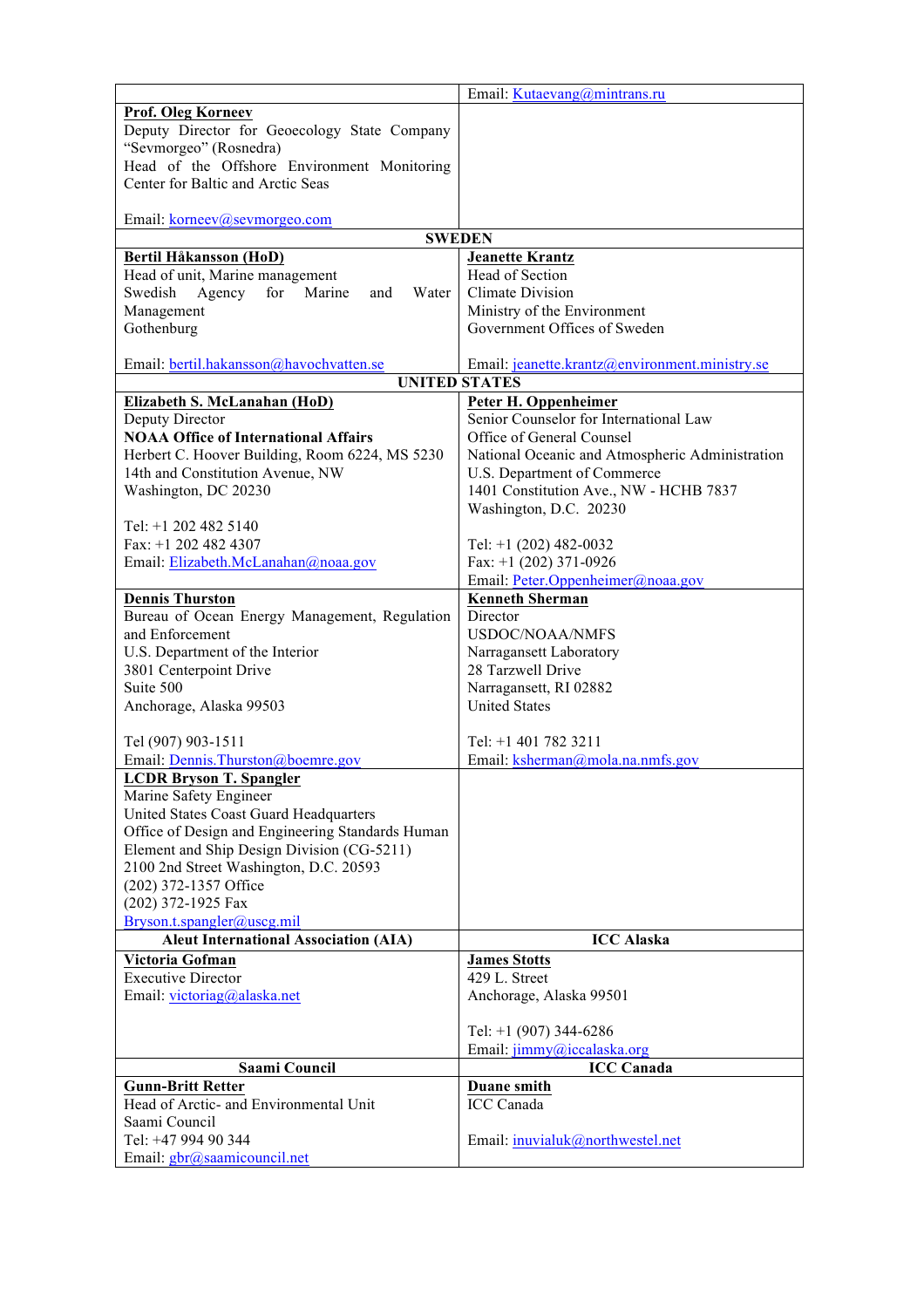| <b>CAFF Working Group</b>                                             | <b>EPPR Working Group</b>                                             |
|-----------------------------------------------------------------------|-----------------------------------------------------------------------|
| <b>Tom Barry</b>                                                      | <b>Allison Saunders</b>                                               |
| <b>Executive Secretary</b>                                            | <b>EPPR</b> Secretariat                                               |
| <b>CAFF</b> International Secretariat                                 |                                                                       |
| Iceland                                                               | Email: allison.saunders@orise.orau.gov                                |
| Email: tom@caff.is                                                    |                                                                       |
|                                                                       |                                                                       |
| <b>Courtney Price</b>                                                 |                                                                       |
| <b>Communication Officer</b>                                          |                                                                       |
| <b>CAFF</b> International Secretariat                                 |                                                                       |
| Email: Courtney@caff.is                                               |                                                                       |
| <b>IUCN</b>                                                           | <b>UNEP/GRID-Arendal</b>                                              |
| <b>Tom Laughlin</b>                                                   | <b>Tina Kurvits</b>                                                   |
| Deputy Head of the Global Marine Program                              | North American Coordinator, Polar Programme                           |
| IUCN USA & Caribbean Multilateral Office                              | UNEP/GRID-Arendal                                                     |
| 1630 Connecticut Avenue NW, Third<br><b>Floor</b>                     |                                                                       |
| Washington, DC 20009                                                  | Tel:: $+1$ 613 943 86 43                                              |
| <b>USA</b>                                                            | Email: Tiina.Kurvits@grida.no                                         |
|                                                                       |                                                                       |
| Email: Thomas.LAUGHLIN@iucn.org                                       |                                                                       |
|                                                                       |                                                                       |
| <b>Lisa Speer</b><br>Director                                         |                                                                       |
| <b>International Oceans Program</b>                                   |                                                                       |
| Natural Resources Research Defense Council                            |                                                                       |
| (NRDC)                                                                |                                                                       |
| Email: <i>Ispeer@nrdc.org</i>                                         |                                                                       |
| <b>WWF</b>                                                            |                                                                       |
| <b>Layla Hughes</b>                                                   |                                                                       |
| Sr. Program Officer for Arctic Policy                                 |                                                                       |
| World Wildlife Fund                                                   |                                                                       |
| Juneau, Alaska                                                        |                                                                       |
| <b>USA</b>                                                            |                                                                       |
|                                                                       |                                                                       |
| Email: layla.hughes@wwfus.org                                         |                                                                       |
|                                                                       | <b>Circumpolar Conservation Union (Observer)</b>                      |
| <b>Brooks B. Yeager</b>                                               | <b>Whit Sheard</b>                                                    |
| <b>Executive Vice President for Policy</b>                            | 222 NW Davis Street, Suite 200                                        |
| Clean Air-Cool Planet                                                 | Portland, OR 97209                                                    |
| Tel: +1 202 775 5191                                                  | E-mail: wsheard@oceana.org                                            |
| Email byeager@cleanair-coolplanet.org                                 |                                                                       |
|                                                                       | <b>Vawter (Buck) Parker</b>                                           |
|                                                                       | Earthjustice/CCU                                                      |
|                                                                       | Email: bparker@earthjustice.org                                       |
|                                                                       | <b>European Commission</b>                                            |
| <b>Josep A Casanovas</b><br><b>European Commission DG Environment</b> | <b>Aymeric de Marcellus</b><br>European Maritime Safety Agency (EMSA) |
|                                                                       |                                                                       |
| Email: josep.CASANOVAS@ec.europa.eu                                   | Email: maria-luisa.MARQUES-                                           |
|                                                                       | MARIN@emsa.europa.eu                                                  |
| ZuZanna Bieniuk                                                       |                                                                       |
| <b>European Commission DG Environment</b>                             |                                                                       |
| Email: Zuzanna.BIENIUK@ec.europa.eu                                   |                                                                       |
|                                                                       |                                                                       |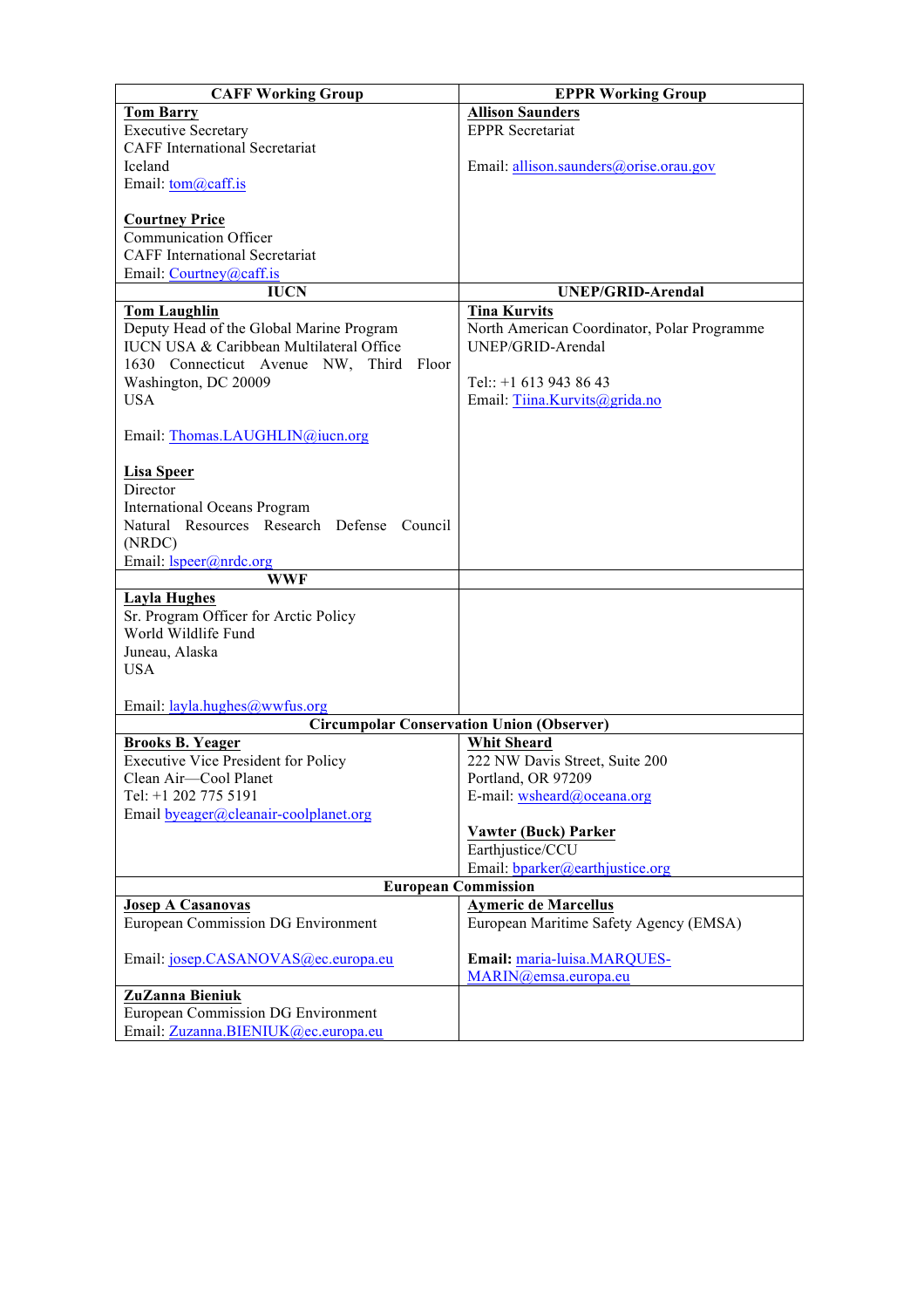# **ANNEX II – LIST OF DOCUMENTS**

# **Agenda Item 2 – Introduction and Adoption of the Agenda**

" *Draft Agenda with timeline version 12 September 2011*

# **Agenda Item 3 – Information from the Chair and Secretariat**

# *Agenda item 3.1 – Nuuk Ministerial and SAO Report to Ministers*

- $\checkmark$  SAO Report to Arctic Council Ministers Nuuk May 2011
- $\checkmark$  Nuuk 2011 Ministerial Declaration
- $\checkmark$  PAME Work Plan 2011-2013

# *Agenda item 3.2 – Swedish Chairmanship Programme 2011-2013*

- $\checkmark$  Swedish Chairmanship Programme 2011-2013
- $\checkmark$  Arctic Resilience Report Scoping Workshop 26-28 September 2011 draft agenda

# *Agenda item 3.3 – Arctic Change Assessment (ACA) – scoping workshop*

- $\checkmark$  ACA scoping workshop draft agenda
- $\checkmark$  ACA scoping workshop preparation and questionnaire

# **Agenda Item 4– Arctic Marine Shipping Assessment follow-up activities**

# *Agenda Item 4.1 AMSA I(B) actions 1 and 2*

*Status of IMO's Development of a Polar Code, PAME (II) 11/4.1/AMSA I(B) and annotation*

# Background Documents I(B):

IMO DE 55/WP.4 – Development of a Mandatory Code for Ships Operating in Polar Waters, 24 Mar 2011

# *Agenda item 4.1 AMSA I(D) action 1*

- " *Strengthening Passenger Ship Safety in Arctic Waters, PAME (II) 11/4.1/AMSA I(D)*
- " *Annotation to AMSA I(D)*

Background Documents I(D):

- $\checkmark$  IMO DE/56 14 Apr 2011, Development of Mandatory Code for Ships Operating in Polar Waters - Cruise industry and Arctic State best practices and standards related to safety and environmental protection, Submitted by Denmark and Norway
- $\checkmark$  Joint letter to the cruise industry from PAME Chair 15 Jun 2011
- $\checkmark$  Joint letter from the cruise industry to PAME 29 Aug 2011

# *Agenda Item 4.2 AMSA I(B) on Heavy Fuel Oil in the Arctic (HFO) Phase II*

- $\checkmark$  Proposal for a slightly revised PAME- Phase II project on HFO by Norway, USA, Russia, PAME (II) 11/4.2/
- $\checkmark$  Annotation to HFO Phase II

# Background Documents I(B)-HFO Phase II:

# HFO Phase I Report

*Agenda item 4.3 AMSA II(A) – Survey of Arctic Indigenous Marine Use*

Update on staus of Arctic Indigenous marine Use Survey (AIMUS)

*Agenda item 4.4 AMSA II(G) - Addressing Impacts on Marine Mammals (Chair)*

Letter to AMAP and CAFF to follow-up on AMSA II(G), PAME (II) 11/4.4/AMSA II(G)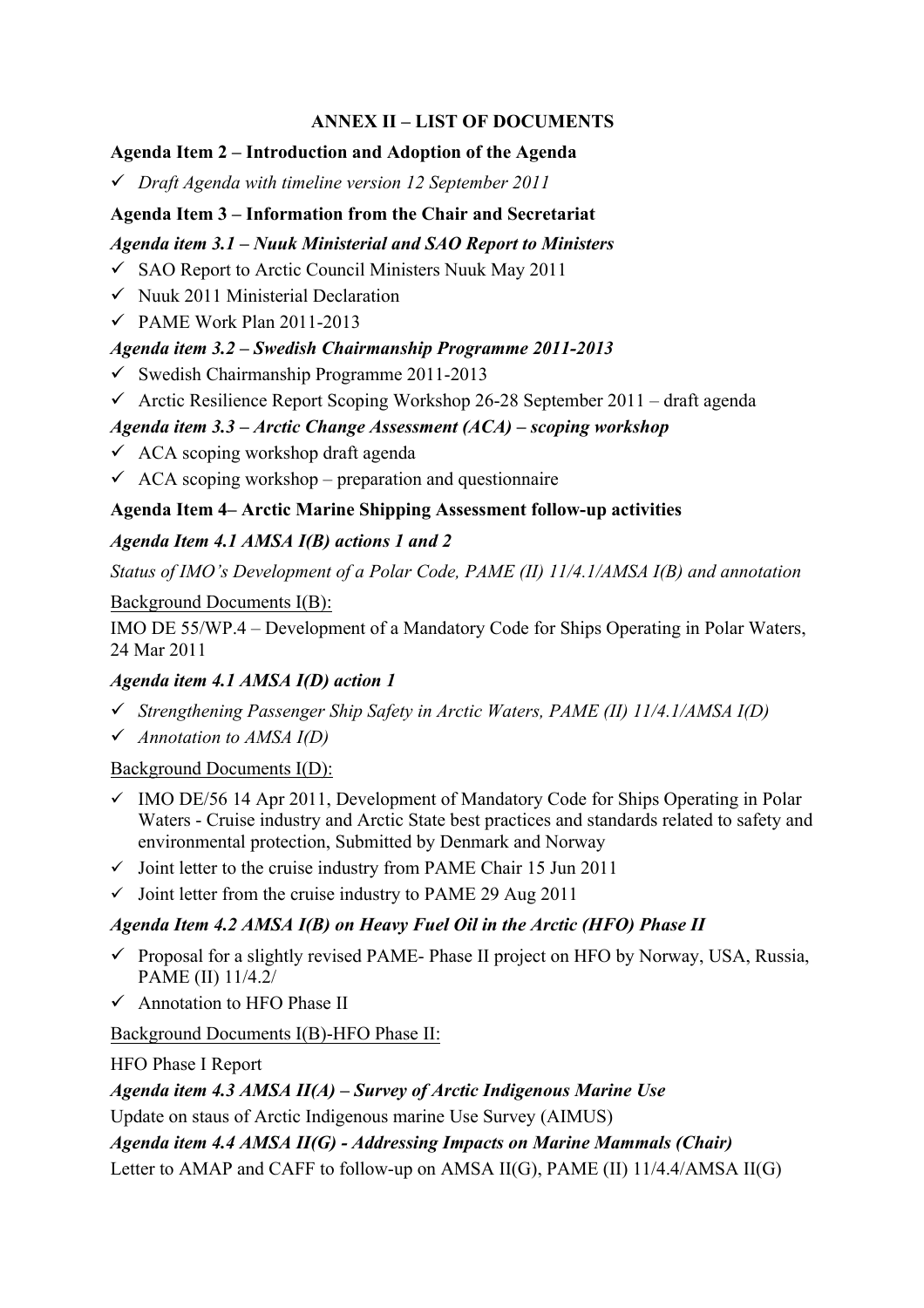# *Agenda Item 4.5 AMSA II(C) – Areas of Heightened Ecological and Cultural Significance* Status report from co-leads of the project, Sep 2011, PAME (II) 11/4.4/AMSA II(C) *Agenda Item 4.6 AMSA II(D) – Areas of Heightened Ecological and Cultural Significance*

Annotation to AMSA II(D)

Background Documents – AMSA follow-up:

 $\checkmark$  AMSA follow-up Matrix on implementation status

 $\checkmark$  Status on Implementation of the AMSA 2009 Report, Recommendations, May 2011

# **Agenda Item 5 - Follow up on the Arctic Offshore Oil and Gas Guidelines (2009)**

## *Agenda 5.1 – Report on Status and next steps on the HSE Project, PAME (II) 11/5.1/HSE*

*Agenda 5.2 - Arctic Offshore Oil and Gas Management, Regulation and Enforcement (MRE) a Legal Regime Web-Based Information Resource, PAME (II) 11/5.2/MRE Project Description and Outline*

*Agenda 5.2 - MRE Progress Report, PAME (II) 11/5.2/MRE Progress Report*

Background documents:

Arctic Oil and Gas, 2007 Recommendation Matrix for follow-up

# **Agenda Item 6 – Arctic Ocean Review (AOR) Project**

- $\checkmark$  AOR Phase II Workshop Agenda (20-21 Sep 2011)
- $\checkmark$  AOR Phase II Project Plan and Timeline

Background documents:

AOR Phase I Report

## **Agenda Item 7 – Ecosystem Approach**

- $\checkmark$  Ecosystem Approach Progress Report and Annexes, PAME (II) 11/7/ EA Progress Report
- $\checkmark$  Annotation to agenda 7-EA

Background documents:

Ecosystem Workshop Report 22-23 of January (Tromso, Norway)

## **Agenda Item 8 – Update on the Arctic Marine Strategic Plan (AMSP)**

Background documents:

- $\checkmark$  Implementation status of AMSP
- $\checkmark$  2004 Arctic Marine Strategic Plan (AMSP)

## **Additional Information**

- $\checkmark$  PAME Operating Guidelines
- $\checkmark$  List of Participants version 12 August
- $\checkmark$  PAME Work Plan 2011-2013
- $\checkmark$  PAME I-2011 RoDs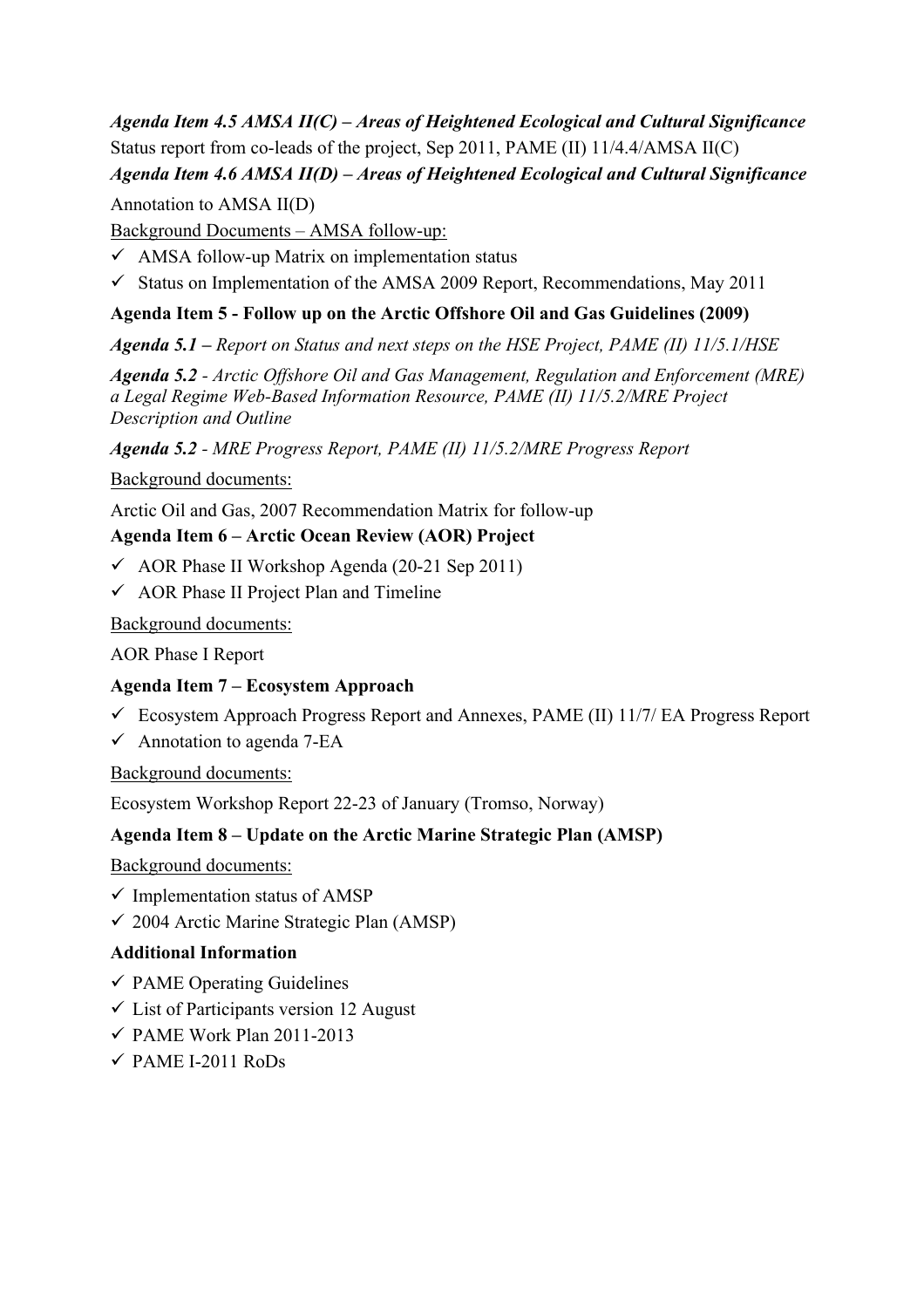## **ANNEX III - AGENDA**

# *WEDNESDAY, September 21*

#### **13:00-13:50**

- **Item 1:** Opening of the Meeting
- **Item 2:** Introduction and Adoption of the Agenda (PAME Chair)
- **Item 3:** Information from the Chair and the Secretariat
	- 3.1 Outcomes/Guidance from the Arctic Council Ministerial meeting in Nuuk 12 May 2011
	- 3.2 Swedish Chairmanship Programme 2011-2013 Jeanette Krantz/Sweden
	- 3.3 Arctic Change Assessment Helgi Jensson/AMAP Iceland HoD
	- 3.4 Collaboration with Arctic Council working groups Tom Barry/CAFF

## **13:50-14:00**

## **Transfer of the PAME Chairmanship from Norway to Iceland**

## **14:00-16:00**

#### **Item 4:** Arctic Marine Shipping Assessment follow-up activities

I. Enhanced Arctic Maritime Safety

4.1 AMSA I(B) and I(D) –IMO Polar Code and initiatives to improve Arctic passenger Ship safety (Denmark/USA)

- $\checkmark$  IMO developments on mandatory Polar Code (Denmark)
- $\checkmark$  Report on any developments by the Arctic cruise tourism industry of new or updated best practice guidelines (leads)
- $\checkmark$  Discussions and next steps
- 4.2 AMSA I(B) –Heavy Fuel Oil in The Arctic (HFO) Phase II (Norway/Russia/US)
	- $\checkmark$  Update on work plan, ToR and assignment of consultants for supplementary study to explore possible options to (i) prevent vessel accidents; or (ii) to prevent HFO spills in the event of accidents; or (iii) to mitigate adverse effects from any HFO oil spill that may occur as a result of vessel incident - (leads)
	- $\checkmark$  Update/status of discussions on possible international actions based on the proposed supplementary study – (leads)
	- $\checkmark$  Opportunities to use the information collected within the HFO study to update the 2004 AMSA database
	- $\checkmark$  Proposed next steps (leads)
	- $\checkmark$  Discussions of possible international actions and agreement on next steps (RoDs)

## II. Protecting Arctic People and the Environment

4.3 AMSA II(A) – Survey of Arctic Indigenous Marine Use: Update on activities by AIA and Saami Council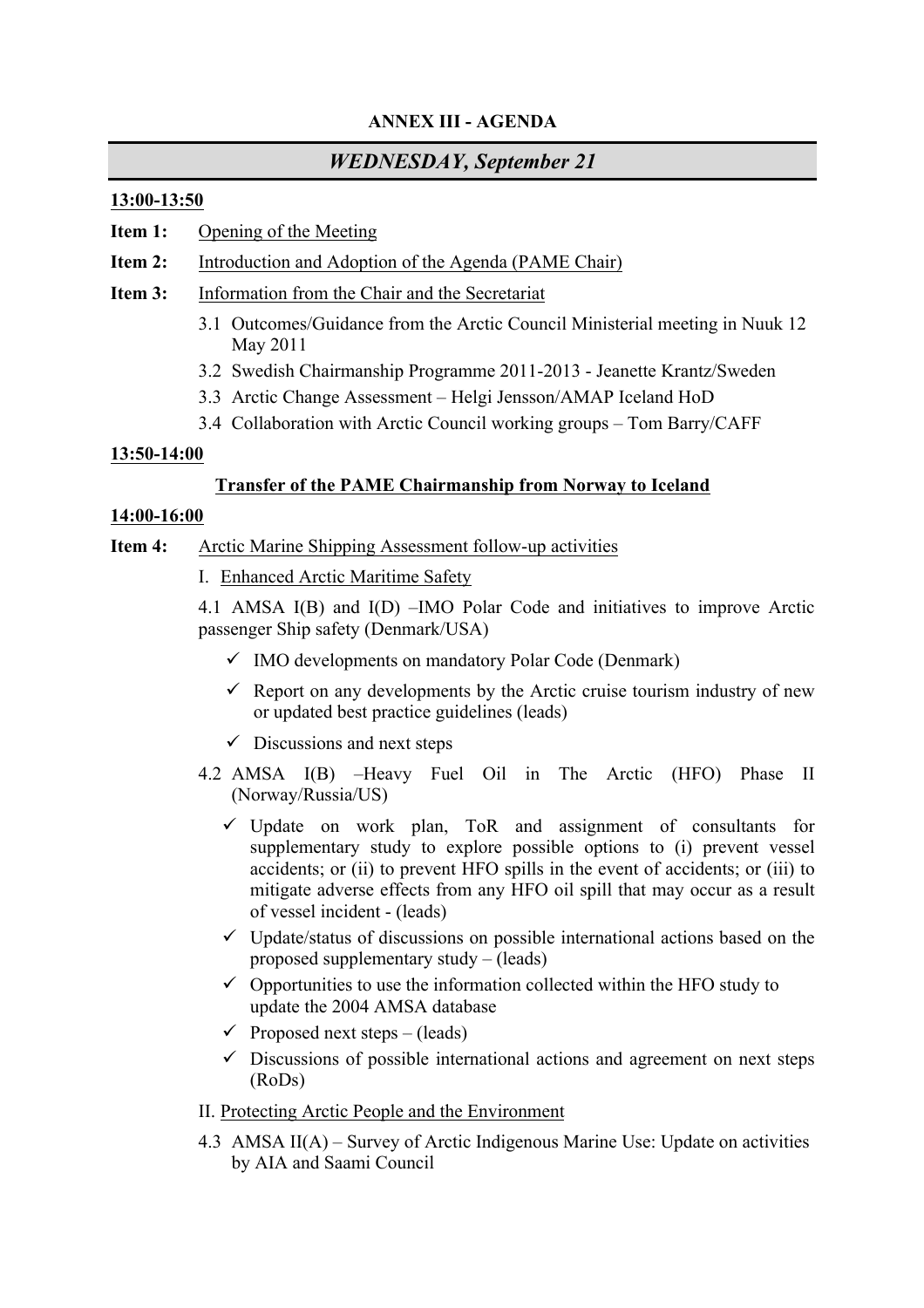$\checkmark$  Update/status by AIA/Saami Council (TBC)

## 4.4 AMSA II(G) – Addressing Impacts on Marine Mammals (Chair)

# *THURSDAY, September 22*

#### **09:00-11:00**

**Cont. Item 4:** Arctic Marine Shipping Assessment follow-up activities

- 4.5 AMSA II(C) Areas of Heightened Ecological and Cultural Significance (AMAP/CAFF/SDWG)
	- $\checkmark$  Presentation on progress and timeline to finalize II(C).
	- $\checkmark$  Discussions, next steps and linkages with the implementation of II (D)
- 4.6 AMSA II(D) Specially Designated Arctic Marine Areas (Finland/Norway/Russia/US)
	- $\checkmark$  Draft work plan and draft ToR (leads)
	- $\checkmark$  Discussions and next steps (RoDs)
- 4.7 AMSA II(F) Oil Spill Prevention
	- $\checkmark$  EPPR to provide update
- III. Building the Arctic Marine Infrastructure
- 4.8 AMSA III (C) Circumpolar Environmental Response Capacity  $\checkmark$  EPPR to provide update
- 4.9 Presentation on future satellite communication in the Arctic Frank Zeppenfeldt, European Space Agency

## **11:00-12:00**

**Item 5:** Follow up on the 2009 Arctic Offshore Oil and Gas Guidelines (OOGG) and OGA - USA

- 5.1 Health, Safety and Environmental Management Systems and the Use of Best Operating Practices for Offshore Arctic Oil and Gas Drilling Activities—A Report and Guidelines
	- $\checkmark$  Update by lead on way forward
- 5.2 Arctic Oil and Gas Management, Regulation and Enforcement a Legal Regime Web-Based Information Resource
	- $\checkmark$  Update by lead on information received and proposed way forward

## **13:00-15:00**

## **Item 6:** Arctic Ocean Review Project (Canada/Norway/Iceland/Russia/USA)

- $\checkmark$  Presentation and summary of AOR Phase I Report
- $\checkmark$  Summary of outcomes from the AOR Phase II Workshop (leads)
- $\checkmark$  Operational aspects of the AOR Phase II i.e. proposed authors, contributions, timeline and major milestones
- $\checkmark$  Discussions and next steps (RoDs)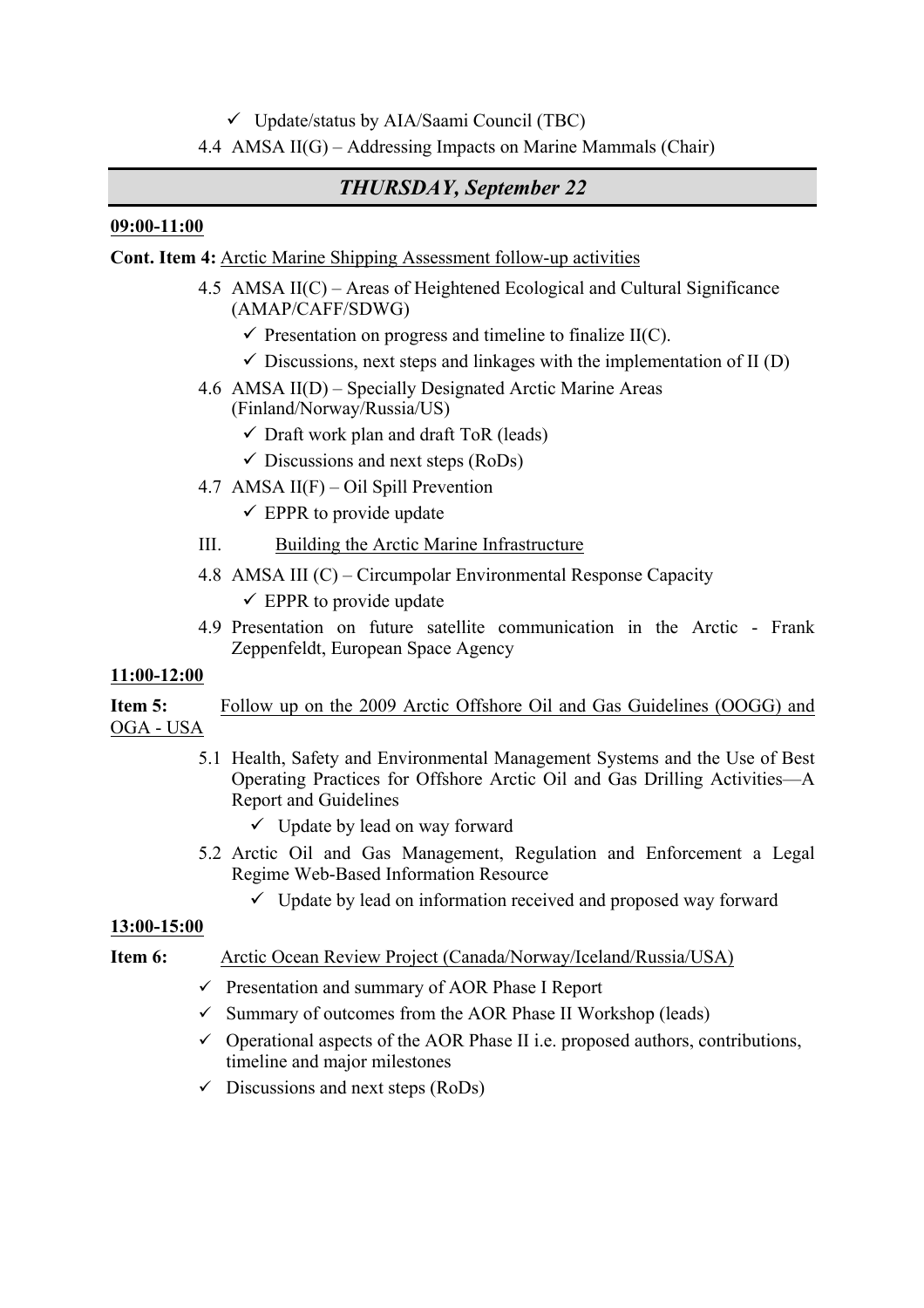## **15:15-17:00**

- **Item 7:** Ecosystem Approach (Norway/USA)
	- $\checkmark$  Summary update from the IUCN Workshop on Ecosystem-based approach to Management of relevance to PAMEs' work on this issue (Norway)
	- Report on progress and implementation as per the EA Work Plan  $2011$ - $2013$ (leads) to include:
		- $\triangleright$  Update of revisions to the Arctic LME map (leads)
		- $\triangleright$  Update on inventory of existing or planned reports relevant to ecosystem status reporting as per the EbM Workshop Jan 2011
	- $\checkmark$  Draft ToR and objective of the PAME-led expert group on EbM to include other Arctic Council working groups taking into account its role in the updating of the Arctic Marine Strategic Plan (AMSP 2004) – scope, timeline and relationship with other relevant Arctic Council work
	- $\checkmark$  Discussions and next steps (RoDs)
- **Item 8:** Update the status of the Arctic Marine Strategic Plan (Norway/USA)
	- $\checkmark$  Proposed scoping process as per PAME Work Plan 2011-2013 (Annex 6) and linkages with the PAME-led expert group on EbM
	- $\checkmark$  Outreach with other Arctic Council-related activities
	- $\checkmark$  Discussions and next steps (RoDs)

*Breakout Session for AMSA follow-up activities from 13:00-17:00 parallel with plenary, if needed to finalize relevant documents and prepare draft RoDs for further discussion and agreement under Agenda Item 9.*

# *FRIDAY, September 23*

#### **09:00-11:00**

- **Item 9:** Address any outstanding issues from previous two days
	- $\checkmark$  Agenda Item 4 AMSA follow-up activities
	- $\checkmark$  Agenda Item 5 OOGG and OGA follow-up
	- $\checkmark$  Agenda Item 6 AOR Project
	- $\checkmark$  Agenda Item 7 Ecosystem Approach
	- $\checkmark$  Agenda Item 8 AMSP Update

#### **11:00-15:00**

#### **Item 10:** Summary of Meeting Decisions and Follow up Actions (Chair & Secretariat)

- $\checkmark$  The PAME Progress Report and deliverables to the SAO meeting November 2011 (Chair)
- $\checkmark$  Main Records of Decisions from the meeting (Chair)
- $\checkmark$  Next PAME meeting (proposed timing Feb/Mar 2012 and location TBD)
- **Item 11:** Any other business and closing of the Meeting

## **End of PAME II-2011 Meeting at 15:00 on the 23rd of September**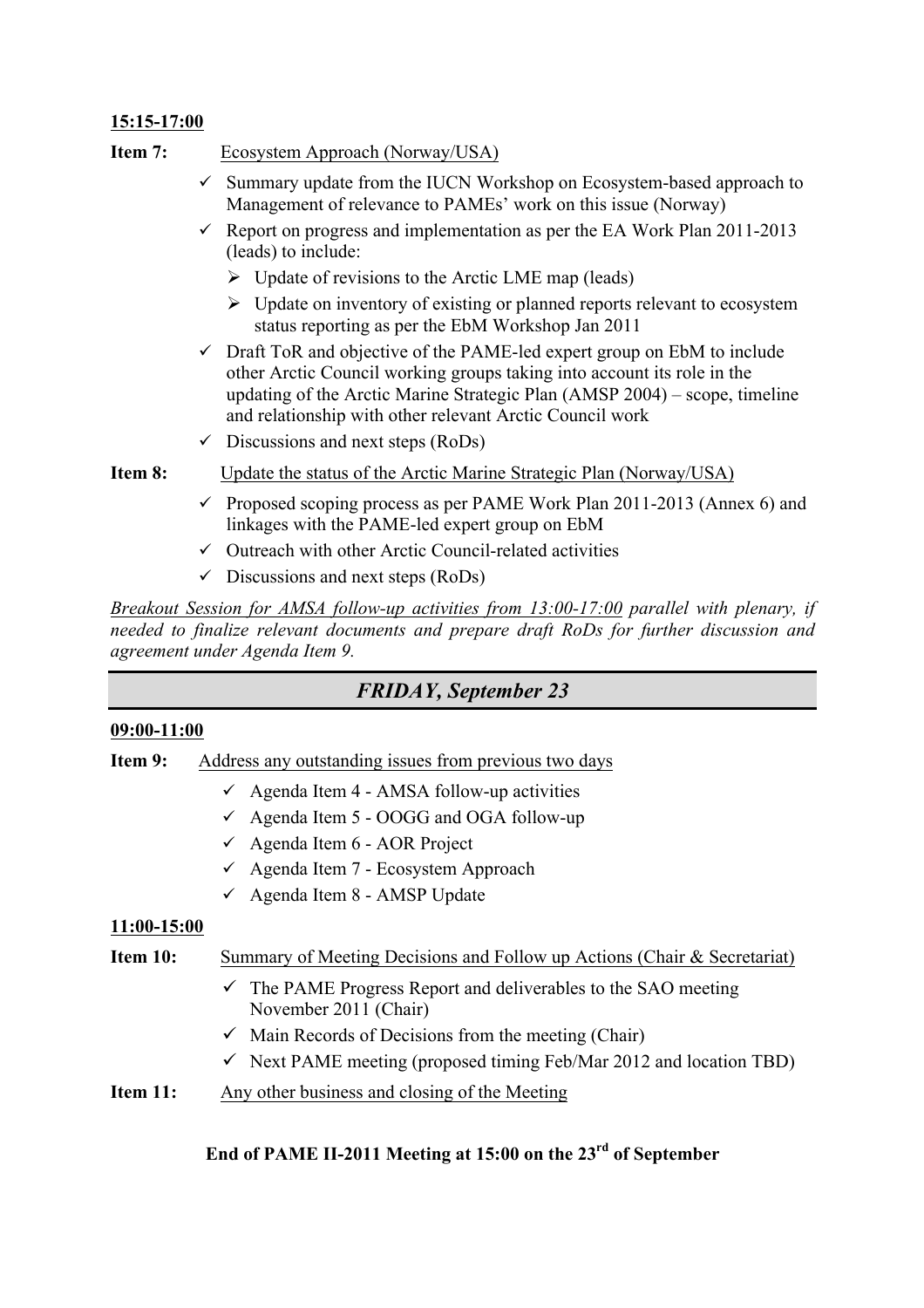## **ANNEX IV – Revisions to the HFO Phase II Work Plan 2011-2012, AMSA I (B)**

The purpose of the revision is to allow for sufficient time to implement the HFO Phase II project. This regards the deadline for the implementation of tasks 3-7 in the HFO Phase II Work Plan.

AMSA I(B) HFO Phase II Work plan 2011-2012 (copied from the PAME 2011-2013 Work plan, Annex 1, changes in strike out and red)

|    | What and whom                                                                                                                                                                                                                                                                                                                                                                                                                                                                                                                  | When                                                                |
|----|--------------------------------------------------------------------------------------------------------------------------------------------------------------------------------------------------------------------------------------------------------------------------------------------------------------------------------------------------------------------------------------------------------------------------------------------------------------------------------------------------------------------------------|---------------------------------------------------------------------|
| 1) | Leads to work out draft project plan for phase II                                                                                                                                                                                                                                                                                                                                                                                                                                                                              | By 15 January                                                       |
| 2) | Discuss and agree on project plan for phase II                                                                                                                                                                                                                                                                                                                                                                                                                                                                                 | At PAME-I-2011                                                      |
| 3) | Leads with the assistance of the contact group to<br>develop detailed work plan, ToR for the<br>supplementary study to explore possible options,<br>such as amendments to existing, or the need to<br>develop new IMO regulations for the purpose of<br>preventing vessel accidents or preventing HFO<br>spills in the event of accidents in the Arctic<br>Ocean, or mitigate the adverse effects from any<br>HFO spill that does occur as the result of a vessel<br>incident in the Arctic Ocean(Leads and contact<br>group)3 | Between PAME 1 and II-<br>2011 At PAME II-2011                      |
|    | Assignment of consultants                                                                                                                                                                                                                                                                                                                                                                                                                                                                                                      | Before-PAME I-2012                                                  |
| 4) | Leads to prepare the 1st PAME plenary<br>discussion on possible international actions based<br>on the draft study referred to above (Leads and<br>the Contact Group3)                                                                                                                                                                                                                                                                                                                                                          | 15 August 2011 Before<br><b>PAME 1-2012</b>                         |
| 5) | PAME II 2011 PAME I-2012 to have a first<br>presentation of the lay out of the study and a<br>thorough-plenary discussion of possible<br>international actions                                                                                                                                                                                                                                                                                                                                                                 | <b>PAME-II-2011</b><br><b>At-PAME I-2012</b>                        |
| 6) | Finalize the study referred to in (3) above (Leads,<br>and contact group3)                                                                                                                                                                                                                                                                                                                                                                                                                                                     | 15 January 2012 Before<br><b>PAME II-2012</b>                       |
| 7) | Prepare a draft report and submit to PAME-I-<br>2012 for<br>consideration (leads)                                                                                                                                                                                                                                                                                                                                                                                                                                              | 15 January 2012 Before<br><b>PAME II 2012</b>                       |
| 8) | Discuss the draft report and, if possible, agree at<br>PAME in 2012 to one or more consensus draft<br>recommendation(s) to be submitted to the<br>Ministerial Meeting of the Arctic Council for<br>action by member governments                                                                                                                                                                                                                                                                                                | At PAME II 2012                                                     |
| 9) | If PAME in the course of 2012 agrees to one or<br>more consensus draft recommendations, submit it<br>(or them) in 2013 to Ministerial Meeting of the<br>Arctic Council s for action by member<br>governments.                                                                                                                                                                                                                                                                                                                  | At PAME I 2013 (in time to<br>submit to the Ministerial<br>Meeting) |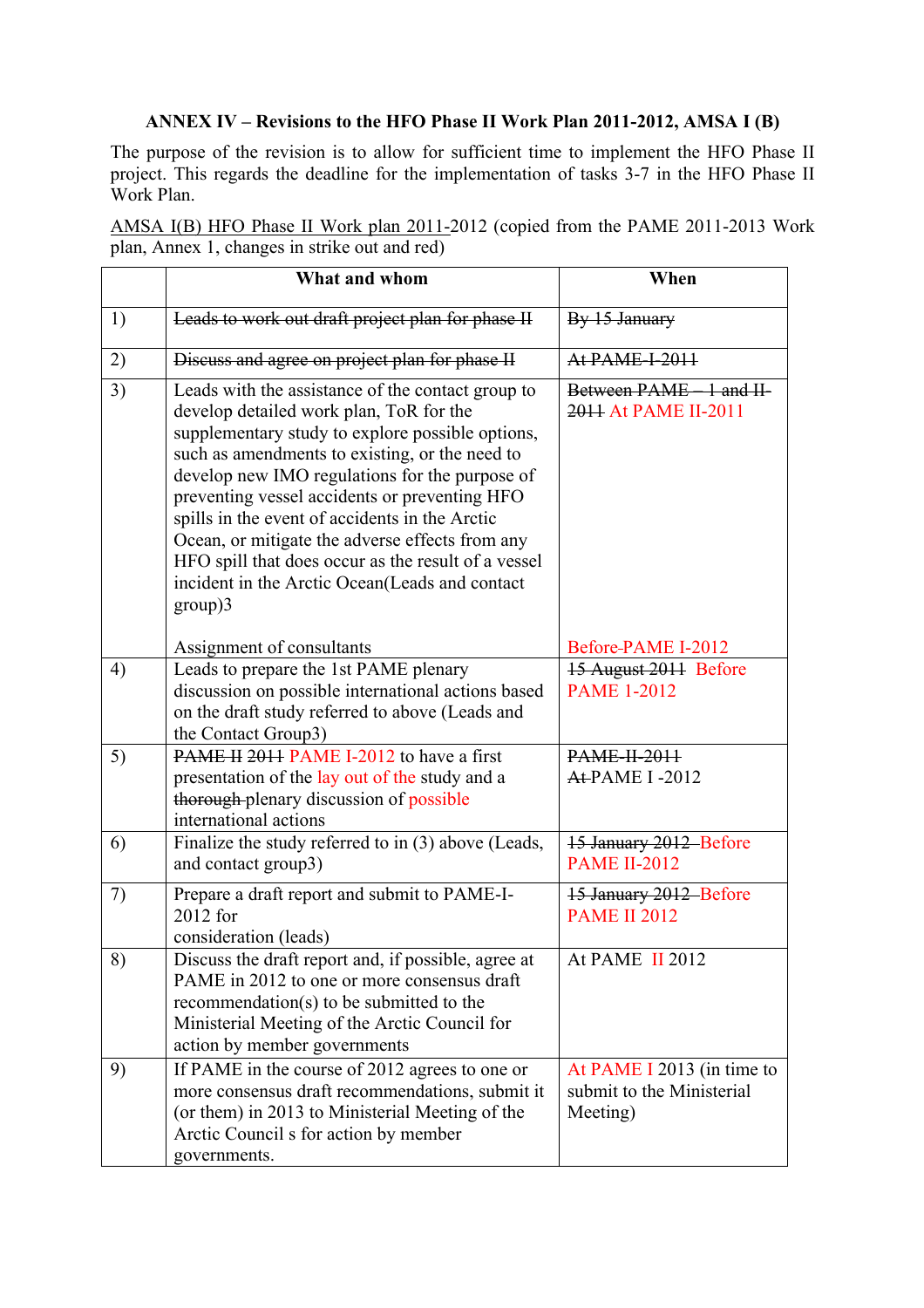#### **ANNEX V – Revised Work Plan and draft ToR for AMSA II(D)**

- $\checkmark$  Late autumn 2011: Intersessional agreement by the leads with the assistance of the contact group on a detailed work plan
- $\checkmark$  January 2012: Contact meeting between AMSA II(C) and AMSA II(D) experts and coleads
- $\checkmark$  Jan/Feb 2012: Issue tender and enter into contract with consultant
- $\checkmark$  PAME-I 2012: To discuss final report on AMSA II(C). Subsequent actions to be considered by PAME
- $\checkmark$  PAME I-2012: AMSA II(D) Contact group to report to PAME I-2012. Workshop back to back with PAME I-2012
- $\checkmark$  PAME II-2012: To discuss and tentatively agree on recommendations regarding IMO designated or identified protected areas beyond national jurisdiction.
- $\checkmark$  AC spring 2013: PAME submits recommendations for IMO designated or identified protected areas to Ministers for their consideration, recognizing that any IMO proposals will be developed and submitted by member governments.

Draft Terms of Reference for the AMSA II(D) project which will be further developed intersessionally by the contact group:

- $\checkmark$  Identify candidate areas from the final II(C) project report.
- $\checkmark$  Evaluate if any of the identified candidate areas fulfill the relevant IMO criteria for protection measures and conduct analysis as appropriate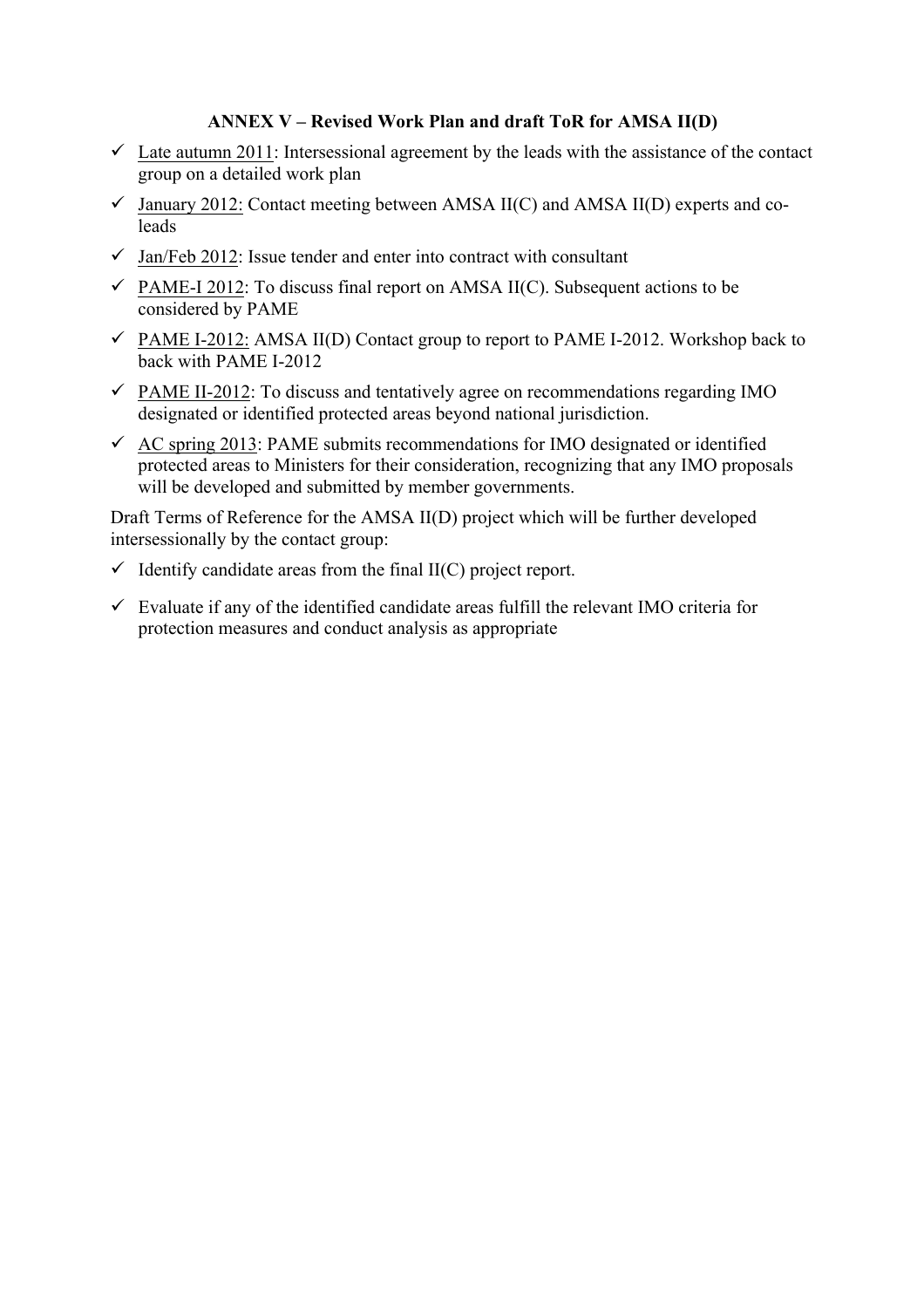## **ANNEX VI – AMSA follow-up on II(A) By AIA and Saami Council**

The Meeting was informed on the upcoming next steps:

- $\triangleright$  Circulate the scoping paper and have it accessible on the PAME website
- ! Present a proposal for cooperative activities at the CAFF and AMAP meeting in Moscow in Oct 2011 and seek input for an integrated plan on common interest activities.
- $\triangleright$  Make efforts to involve the SDWG in this work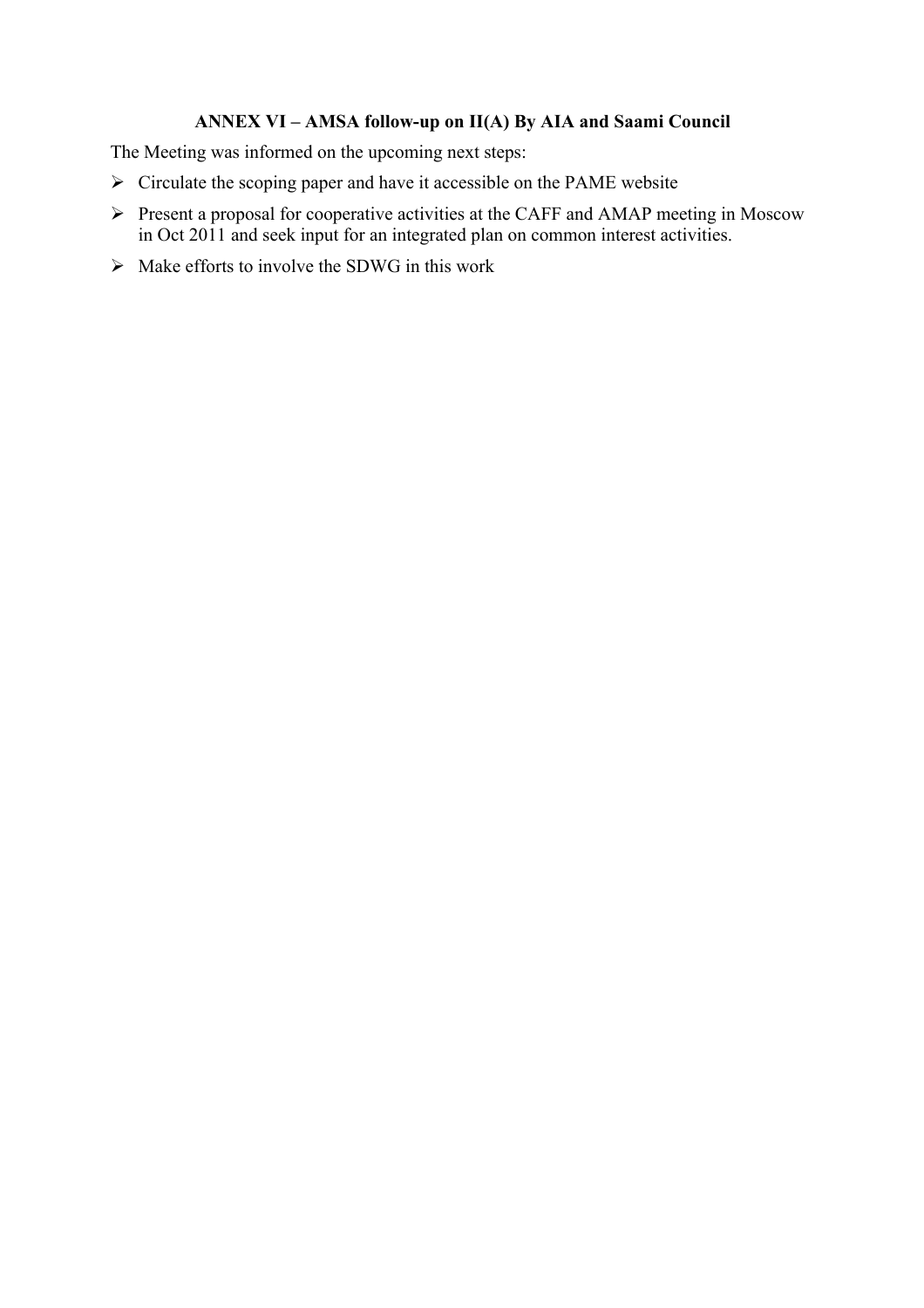#### **ANNEX VII – Revised Timeline for the MRE Project**

In order to accommodate this reorganization of information sources and incorporation of other recently submitted information, we ask for an extension of about two months in revised timeline to be approved as follows:

- September 30, 2011: Countries and others supply requested information for their jurisdictions
- $\checkmark$  November 30, 2011: URLs and accompanying site sand sub-site text decriptions compiled MRE Web-based Information Resource posted for review on the PAME website (or other).
- $\checkmark$  January 31, 2012: Comments received and final web page developed
- $\checkmark$  February 29, 2012: Final Draft MREWIR posted for approval
- $\checkmark$  April 1, 2012: Final (living document) posted to the web.